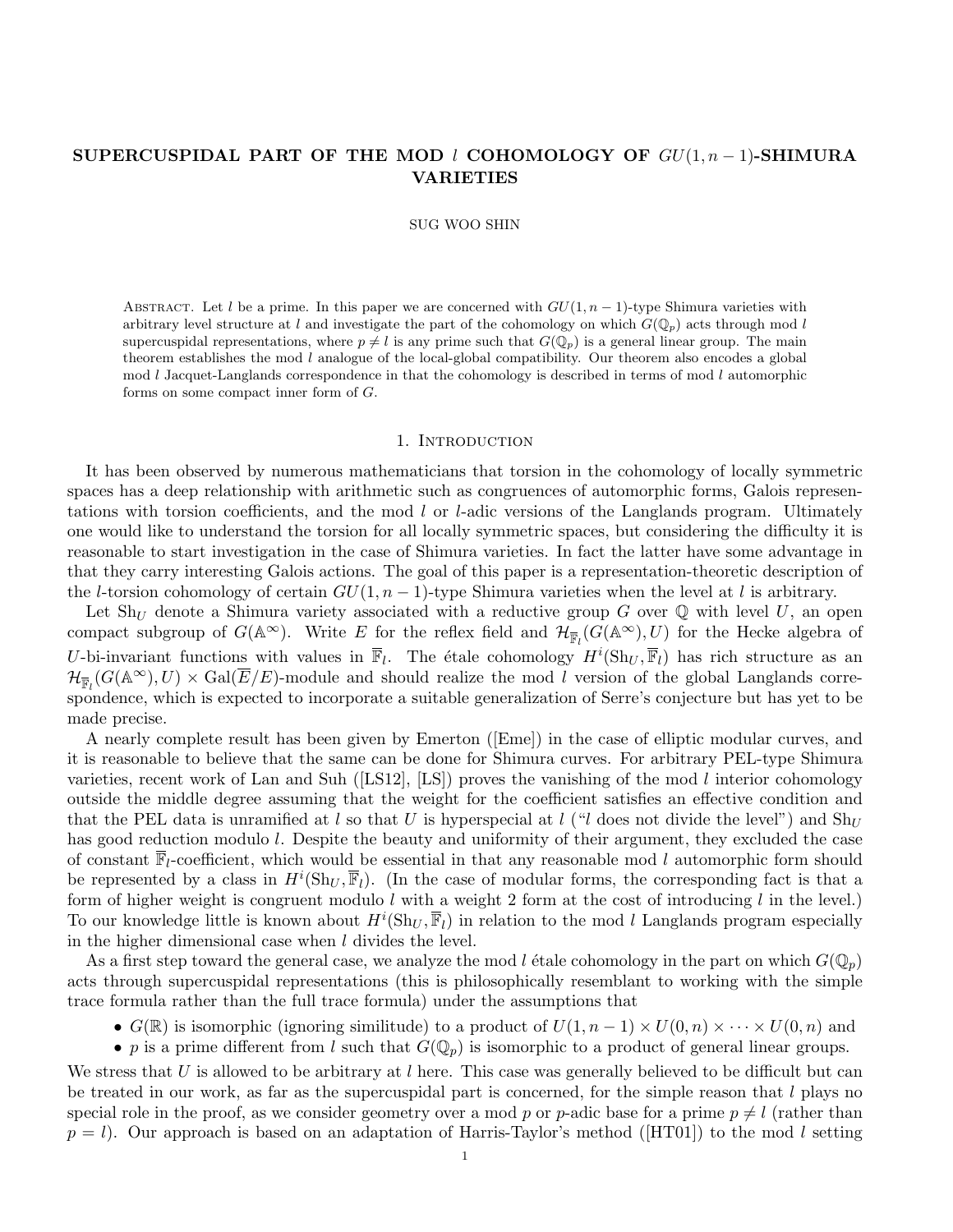and very different from Lan-Suh's approach and Emerton's. We also include non-compact Shimura varieties in our result although this only occurs when  $G(\mathbb{R})$  has no  $U(0, n)$ -factors.

To describe our results in detail let us set up some notation. Let  $U^p \subset G(\mathbb{A}^{\infty,p})$  be an open compact subgroup and define  $H_c^i(\mathrm{Sh}_{U^p}, \overline{\mathbb{F}}_l)$  to be the direct limit of  $H_c^i(\mathrm{Sh}_{U^pU_p}, \overline{\mathbb{F}}_l)$  as  $U_p$  runs over the open compact subgroups of  $G(\mathbb{Q}_p)$ . The reflex field E may be identified with the CM field F which is used to define G. By a standard procedure  $H_c^i(\text{Sh}_{U^p}, \overline{\mathbb{F}}_l)$  is equipped with a commuting action of  $\mathcal{H}_{\overline{\mathbb{F}}_l}(G(\mathbb{A}^{\infty, p}), U^p)$  and  $Gal(\overline{F}/F)$ . By assumption  $G(\mathbb{Q}_p)$  is isomorphic to  $GL_1(\mathbb{Q}_p)$  times a product of  $GL_n(F_v)$ 's and there is a distinguished place w among the v's which corresponds to the infinite place for the signature  $(1, n - 1)$ . Let us write  $H_c^i(\mathrm{Sh}_{U^p}, \overline{\mathbb{F}}_l)_{w\text{-sc}}$  for the maximal subspace which has only supercuspidal subquotients as an  $\overline{\mathbb{F}}_l[GL_n(F_w)]$ -module. Let  $D_{n,w}$  denote the central division algebra over  $F_w$  with invariant  $1/n$ . Let  $q_w$ denote the cardinality of the residue field of  $F_w$ .

Now let G' be an inner form of G which is isomorphic to G over  $\mathbb{A}^{\infty,p}$ , compact mod center at  $\infty$  and a certain group at p with a direct factor  $D_{n,w}^{\times}$  (see §4.2 for detail). The following is our main result, whose precise version is stated in Theorem 4.3.

**Theorem 1.1.** If  $i \neq n-1$  then  $H_c^i(\mathrm{Sh}_{U^p}, \overline{\mathbb{F}}_l)_{w-sc} = 0$  and (up to an explicit constant and a twist, and ignoring the  $GL_1(\mathbb{Q}_p)$ -factor in  $G'(\mathbb{Q}_p)$ 

$$
\left[H_c^{n-1}(\mathrm{Sh}_{U^p}, \overline{\mathbb{F}}_l)_{w\text{-}sc}\right] = \sum_{\rho_w} \left[\mathrm{Hom}_{D_{n,w}^\times}(\rho_w, C_c^\infty(G'(\mathbb{Q})\backslash G'(\mathbb{A}^\infty)/U^p, \overline{\mathbb{F}}_l)^{\mathrm{ss}})\right] [\mathrm{JL}(\rho_w)] \left[\mathrm{rec}(\mathrm{JL}(\rho_w))\right]
$$

in the Grothendieck group of  $\mathcal{H}_{\overline{\mathbb{F}}_l}(G(\mathbb{A}^{\infty,p}),U^p)\times G(\mathbb{Q}_p)\times W_{F_w}$ -modules where  $\rho_w$  runs over the set of irreducible smooth  $D_{n,w}^{\times}$ -representations (up to isomorphism) such that  $\text{JL}(\rho_w)$  is supercuspidal. If l does not divide  $q_w(q_w^n - 1)$  then the above isomorphism holds without passing to the Grothendieck group.

The theorem identifies  $H_c^{n-1}(\text{Sh}_{U^p}, \overline{\mathbb{F}}_l)_{w\text{-sc}}$  as an  $\mathcal{H}_{\overline{\mathbb{F}}_l}(G(\mathbb{A}^{\infty, p}), U^p) \times G(\mathbb{Q}_p) \times W_{F_w}$ -module in terms of  $\overline{\mathbb{F}}_l$ -valued automorphic forms on  $G'(\mathbb{A}^{\infty})$  via the mod l local Jacquet-Langlands and local Langlands correspondences for  $D_{n,w}^{\times}$  and  $GL_n(F_w)$ , respectively denoted by JL and rec. In particular the theorem may be thought of as providing a mod l global Jacquet-Langlands type correspondence between part of  $H_c^0$  for  $G'$ and part of  $H_c^{n-1}$  for  $G$ .

Even in the non-banal case we can be precise (though not as explicit) about  $H_c^{n-1}(\text{Sh}_{U^p}, \overline{\mathbb{F}}_l)_{w-\text{sc}}$  without passing to the Grothendieck group. As the answer is somewhat complicated we do not state it explicitly in this paper but see Remark 4.13 below.

If  $\text{Sh}_{U^p}$  is compact the  $G(\mathbb{A}^{\infty})$ -action on  $\lim_{\mathcal{U}^p} H_c^{n-1}(\text{Sh}_{U^p}, \overline{\mathbb{Q}}_l)$  is semisimple. This can be seen from the corresponding fact on the discrete automorphic spectrum via Matsushima's formula. However the analogous assertion has no reason to be true for  $H_c^{n-1}(\text{Sh}_{U^p}, \overline{\mathbb{F}}_l)$  (or its direct limit) and may well be false. A nice aspect of our result is that it identifies the mod l cohomology of  $Sh_{U^p}$  rather precisely, at least in the supercuspidal part, without taking Euler-Poincaré characteristic or working in the Grothendieck group. Another advantage is that the assumptions (in the bulleted list above) are easy to state and check.

Here is the sketch of proof. First, the theorem is reduced to the same assertion about  $H_c^i(\overline{\text{Sh}}_{U^p}, R\Psi \overline{\mathbb{F}}_l)_{w\text{-sc}}$ , namely the supercuspidal part of the compact support cohomology of the special fiber with nearby cycle coefficient. This is standard if the integral models for  $Sh_U$  are proper over the base (which is the case if  $[F: \mathbb{Q}] > 2$  but still true without the condition thanks to [IM]. Second, we show that the cohomology of the Newton strata has no supercuspidal part except the basic stratum  $\overline{Sh}_{U^p}^{(0)}$ , which has dimension 0. This is deduced from the fact that the corresponding non-basic Lubin-Tate spaces have only induced representations in their cohomology. The third step is to write  $H_c^i(\overline{\text{Sh}}_{U^p}^{(0)}, R\Psi \overline{\mathbb{F}}_l)_{w\text{-sc}}$  in terms of the cohomology of the basic Lubin-Tate space  $LT^{(0)}$  and Igusa variety  $Ig_{U^p}^{(0)}$  by using a formula due to Harris-Taylor and Mantovan (Proposition 4.9). Finally the conclusion follows from the description of the mod l cohomology of  $LT^{(0)}$  due to Dat ([Dat12a]) and that of  $Ig_{U^p}^{(0)}$  as in [HT01] or [Shi09].

Our method should apply well to non-constant coefficients as long as the weight parameter is small relative to p. It would be certainly interesting to extend our results for other Shimura varieties and beyond the supercuspidal part. We comment on such possibilities at the end  $(\delta 5)$ .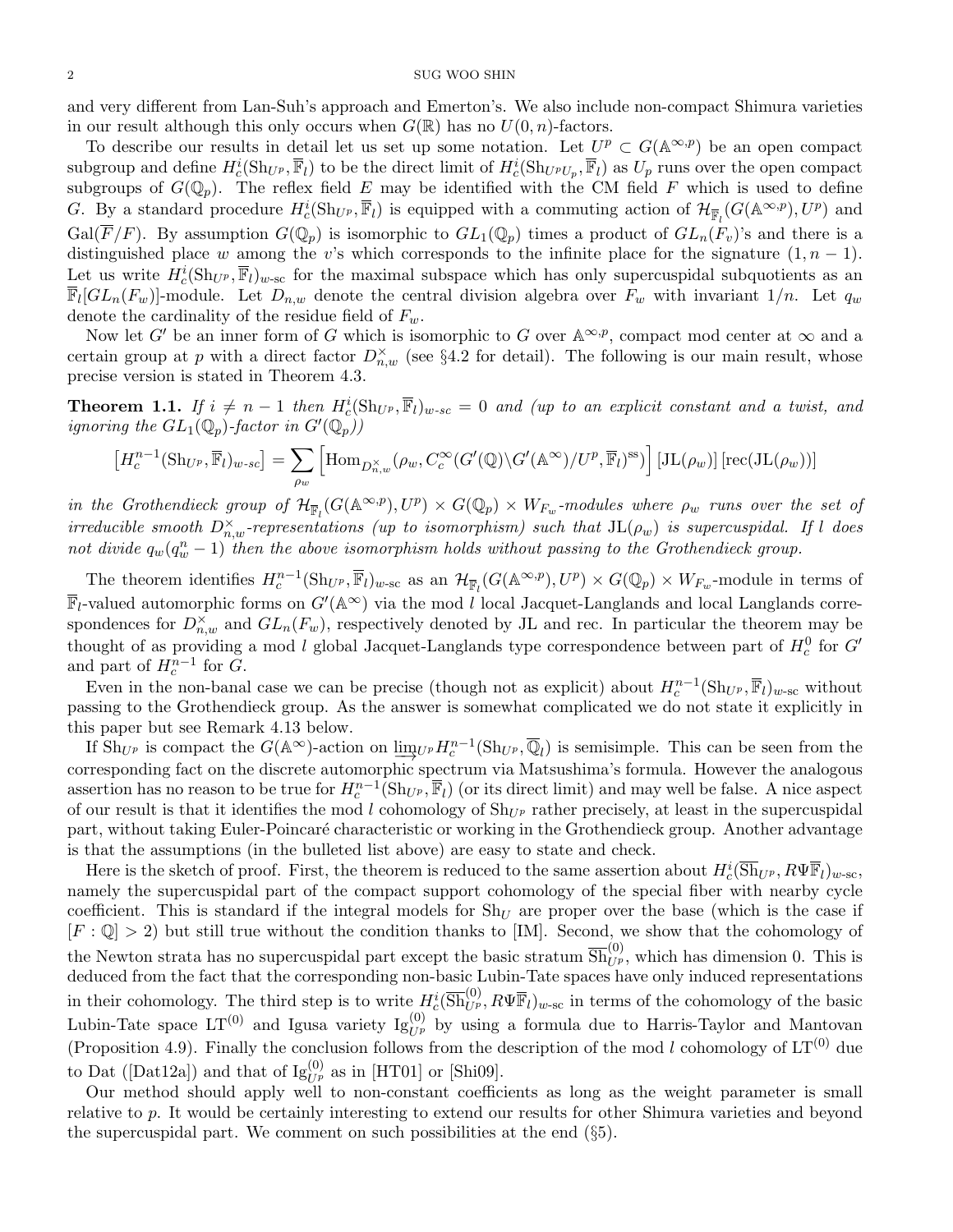As a somewhat different approach, an adaptation of the argument of  $[Far04]$  to the mod l setting might lead to our main theorem. However for future generalization, it is much less clear to us how to go beyond the supercuspidal part in such an approach than in the approach of this paper.

The organization of the paper is as follows. In section 2 we review some preliminaries in mod  $l$  representation theory of p-adic groups when  $p \neq l$ . Section 3 is devoted to key results on the mod l cohomology of basic and non-basic Lubin-Tate spaces which are mostly due to Dat. Section 4 is the heart of the paper where the main theorem is stated and proved. The concluding remarks are in section 5.

Remark on related work. In a lecture in early 2011, Emerton and Gee reported on a vanishing theorem in the case of compact  $GU(1, n-1)$ -type Shimura varieties.<sup>1</sup> Their methods and announced results overlap little with mine. When I spoke about the results of this paper at a workshop in Kyoto in July 2011, when the paper was being written, Imai and Mieda told me about their forthcoming results, which later appeared in a preprint. Their result ([IM, Thm 5.5]) implies that  $H_c^i(\text{Sh}_{U^p}, \overline{\mathbb{F}}_l)_{w\text{-sc}}$  vanishes unless  $i = n - 1$ (by a somewhat different argument) in the same setting as in this paper but does not make connection with the mod  $l$  Langlands correspondence. More importantly, the main points of their paper and mine are quite different. On the other hand I benefited from their preprint to include the case of non-compact  $GU(1, n-1)$ -type Shimura varieties, which was missing in the version presented in Kyoto.

Acknowledgments. The reader will clearly see the great influence of Jean-Francois Dat's work on this paper. I am grateful to Dat for his kind answers to numerous questions and Kai-Wen Lan for encouraging me on this problem. I appreciate Naoki Imai and Yoichi Mieda for sending me their recent preprint [IM]. I heartily thank the referee for a careful reading, pointing out several inaccuracies, and suggestions to improve the paper.

## 2. Preliminaries

In this section we set up notation and recall various facts in the mod  $l$  representations theory of  $p$ -adic reductive groups when  $p \neq l$ . For a category  $\mathscr{C}$ , we write  $A \in \mathscr{C}$  to mean that A is an object of  $\mathscr{C}$ .

2.1. Notation. The following notation will be used in this section and afterward.

- l and p are distinct primes and  $n \in \mathbb{Z}_{\geq 1}$ ,
- A (resp.  $\mathbb{A}^{\infty}$ ,  $\mathbb{A}^{\infty}$ ,  $\mathbb{A}^{\infty}$ ) is the ring of adeles (resp. finite adeles, finite adeles away from p),
- K is a finite extension of  $\mathbb{Q}_p$  with integer ring  $\mathcal{O}_K$ , residue field cardinality  $q_K$  and valuation  $v_K: K^{\times} \rightarrow \mathbb{Z},$
- $D_n = D_{n,K}$  is a division algebra with  $[D_n : K] = n^2$ , Hasse invariant  $1/n$  and center K,
- $D_n^0 := \ker(D_n^{\times})$  $\overset{v_K\text{-}\mathrm{det}}{\rightarrow} \mathbb{Z}$ ,  $GL_n(K)^0 := \ker(GL_n(K) \overset{v_K\text{-}\mathrm{det}}{\rightarrow} \mathbb{Z}),$
- $U_m := \{ g \in GL_n(\mathcal{O}_K) : g \equiv 1 \pmod{p^m} \}$  for  $m \geq 1$ ,
- $W_K$  is the local Weil group for K.
- $\bullet \, | \cdot |_K : W_K \to \overline{\mathbb{F}}_l^\times$  $\hat{l}$  is the character trivial on the inertia group and sends a geometric Frobenius to  $q_K^{-1}$ .
- Every representation of  $W_K$  will be *continuous* (which is the case for the  $W_K$ -representations realized on cohomology in this paper) or assumed continuous.

When R is a commutative  $\mathbb{Z}_l$ -algebra and G is the group of K-points of a reductive group,

- Rep<sub>R</sub>(G) is the category of *smooth R*-representations (*R*-modules V with G-action such that each  $v \in V$  has an open stabilizer in  $G$ ),
- Rep<sub>R</sub><sup>adm</sup> $(G)$   $\subset$  Rep<sub>R</sub> $(G)$  is the subcategory of admissible R-representations (i.e. V such that  $V^H$  is a finitely generated R-module for all open compact open subgroup  $H$  of  $G$ ),
- Groth $_R(G)$  is the Grothendieck group of admissible R-representations when R is a field,
- Irr $_R(G)$  is the set of isomorphism classes of irreducible representations in Rep<sub>R</sub> $(G)$ ,
- Rep $_R^{\rm sc}(G)$  and Irr $_R^{\rm sc}(G)$  are defined by restricting to supercuspidal representations when G is a general linear group (but the definition is different for inner forms like  $D_n^{\times}$ ; see §2.3),

<sup>&</sup>lt;sup>1</sup>Now their work is available online, cf. arXiv:1203.4963v1 [math.NT].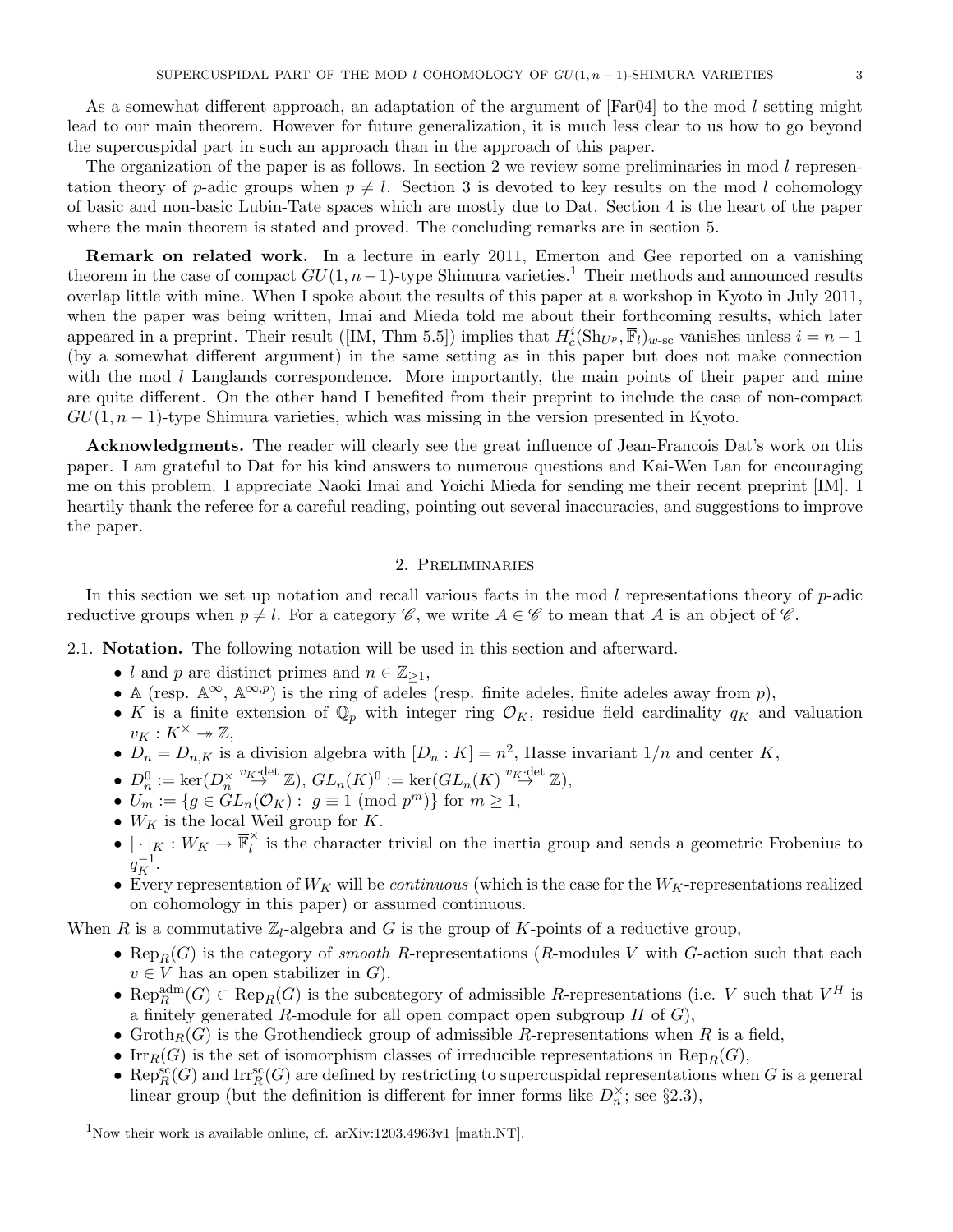- $D_R(G)$  (resp.  $D_R^b(G)$ ) is the derived category (resp. of bounded complexes) associated with  $\mathrm{Rep}_R(G)$ ,
- $\mathcal{H}_R(G, H)$  is the Hecke algebra of locally constant compactly supported H-bi-invariant functions on  $G$ , where  $H$  is an open compact subgroup of  $G$ ,
- Rep $(\mathcal{H}_R(G,H))$  is the category of  $\mathcal{H}_R(G,H)$ -modules,
- Hom<sub>RG</sub> and RHom<sub>RG</sub> denote Hom and RHom taken in the category  $\text{Rep}_R(G)$ ,
- $\Pi \in \text{Rep}_R(G)$  of finite length is said to be  $\pi$ -isotypic for some  $\pi \in \text{Irr}_R(G)$  if every irreducible subquotient of  $\Pi$  is isomorphic to  $\pi$ .

2.2. Mod l supercuspidal representations. As in [Dat12a, Def 3.0.1],  $\pi \in \text{Rep}_{\mathbb{Z}_l}(GL_n(K))$  is called supercuspidal if it does not occur as a  $\mathbb{Z}_l[GL_n(K)^0]$ -module subquotient of any representation parabolically induced from a smooth representation on a proper Levi subgroup of  $GL_n(K)$ . This recovers the notion of supercuspidality for  $\text{Irr}_{\overline{\mathbb{F}}_l}(GL_n(K))$ , cf. [Dat12a, Cor B.1.3]. Write  $\text{Rep}_{\mathbb{Z}_l}^{\text{sc}}(GL_n(K))$  for the full subcategory of  $\text{Rep}_{\mathbb{Z}_l}(GL_n(K))$  whose objects are supercuspidal representations. It is known ([Dat12a, Prop 3.0.2]) that the former is a direct factor of  $\text{Rep}_{\mathbb{Z}_l}(GL_n(K))$ , so any  $\pi \in \text{Rep}_{\mathbb{Z}_l}(GL_n(K))$  decomposes canonically as

$$
\pi = \pi_{\rm sc} \oplus \pi_{\rm non-sc} \tag{2.1}
$$

such that  $\pi_{\rm sc}$  belongs to  ${\rm Rep}^{\rm sc}_{\mathbb{Z}_l}(GL_n(K))$  and  $\pi_{\rm non-sc}$  has no  $\mathbb{Z}_l[GL_n(K)^0]$ -subquotient which is supercuspidal, and the decomposition (2.1) is functorial in  $\pi$ . In particular any  $\pi \in \text{Rep}_{\overline{\mathbb{F}}_l}(GL_n(K))$  admits a canonical decomposition (2.1).

Let H be a pro-p principal congruence subgroup of  $GL_n(K)$ , and  $\text{Rep}_{\mathbb{Z}_l}(GL_n(K))_{H\text{-gen}}$  denote the subcategory of  $\text{Rep}_{\mathbb{Z}_l}(GL_n(K))$  consisting of the representations generated by H-fixed vectors. According to [Dat07, 3.5.8] (cf. [Dat09, Lem A.3]),  $\pi \mapsto \pi^H$  induces a categorical equivalence

$$
\operatorname{Rep}_{\mathbb{Z}_l}(GL_n(K))_{H\text{-gen}} \xrightarrow{\sim} \operatorname{Rep}(\mathcal{H}_{\mathbb{Z}_l}(GL_n(K), H)).
$$
\n(2.2)

Since any object of  $\text{Rep}_{\mathbb{Z}_l}(GL_n(K))_{H\text{-gen}}$  is decomposed as in (2.1), any object M of  $\text{Rep}(\mathcal{H}_{\mathbb{Z}_l}(GL_n(K),H))$ admits a functorial decomposition  $M = M_{\text{sc}} \oplus M_{\text{non-sc}}$  via (2.2). By construction  $(\pi_{\text{sc}})^H = (\pi^H)_{\text{sc}}$ .

2.3. Mod  $l$  Local Langlands and Jacquet-Langlands. We are concerned with the mod  $l$  Langlands bijection of Vigneras ([Vig01]) only in the supercuspidal case. Denote by rec such a bijection from  $\mathrm{Irr}_{\mathbb{F}_l}^{sc}(GL_n(K))$ onto the *n*-dimensional representations in  $\text{Irr}_{\overline{\mathbb{F}}_l}(W_K)$ . Denote the mod *l* Langlands-Jacquet map ([Dat12b], [Dat12a, 2.2.2]) by

$$
LJ: \mathrm{Irr}_{\overline{\mathbb{F}}_l}(GL_n(K)) \to \mathrm{Groth}_{\overline{\mathbb{F}}_l}(D_n^{\times}).
$$

Both rec and LJ are compatible with the classical local Langlands and Langlands-Jacquet correspondence via the reduction mod l map  $r_l: \mathrm{Groth}_{\overline{\mathbb{Q}}_l}(GL_n(K)) \to \mathrm{Groth}_{\overline{\mathbb{F}}_l}(GL_n(K))$ . There is also a Jacquet-Langlands map due to Dat ( $[{\rm Dat12b, 1.2.4}]$ ), for which he writes <sup>z</sup>JL but we write JL for brevity:

$$
\operatorname{JL}:\operatorname{Irr}_{\overline{\mathbb{F}}_{l}}(D_{n}^{\times})\hookrightarrow\operatorname{Irr}_{\overline{\mathbb{F}}_{l}}(GL_{n}(K))
$$

uniquely characterized by the conditions that

$$
\forall \rho \in \text{Irr}_{\overline{\mathbb{F}}_l}(D_n^{\times}), \quad \text{LJ}(\text{JL}(\rho)) = \pm \rho \tag{2.3}
$$

in the Grothendieck group and that the image of JL is the set of "super-Speh" representations (which include supercuspidal representations). More detail can be found in the articles by Dat and Vigneras cited above.

**Lemma 2.1.** If  $\pi \in \text{Irr}_{\overline{\mathbb{F}}_l}^{\text{sc}}(GL_n(K))$ ,  $\text{JL}(\text{LJ}(\pi)) = \pi$ . If  $\rho \in \text{Irr}_{\overline{\mathbb{F}}_l}(D_n^{\times})$  is such that  $\text{JL}(\rho)$  is supercuspidal then  $LJ(JL(\rho)) = \rho$ .

*Proof.* When  $\pi$  is supercuspidal,  $LJ(\pi)$  is (not a virtual but) a genuine representation in view of the definition of LJ in (2.2.2) (which is equivalent to that of [Dat12b] as explained there) and Step 1 in the proof of Prop 3.1.1 in [Dat12a]. This together with (2.3) implies the second assertion. The first assertion follows as any  $\pi \in \text{Irr}_{\overline{\mathbb{F}}_l}^{\text{sc}}(GL_n(K))$  is in the image of JL.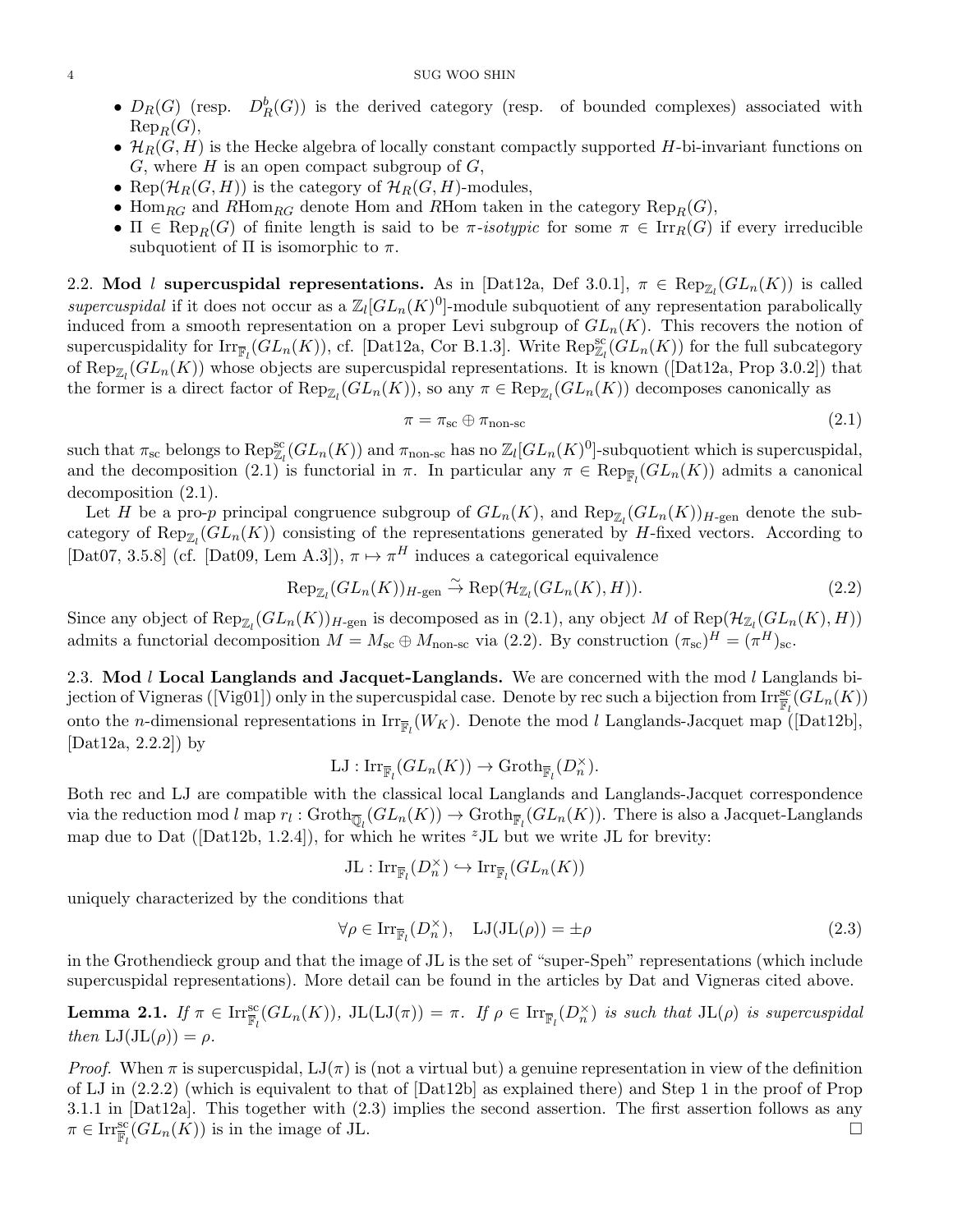From now on  $\text{Irr}_{\mathbb{F}_l}^{\text{sc}}(D_n^{\times})$  will denote the collection of  $\rho$  as in Lemma 2.1. Define  $\text{Rep}_{\mathbb{F}_l}^{\text{sc}}(D_n^{\times})$  to be the full subcategory of  $\mathrm{Rep}_{\overline{\mathbb{F}}_l}(D_n^{\times})$  consisting of representations whose irreducible subquotients are in  $\mathrm{Irr}_{\overline{\mathbb{F}}_l}(D_n^{\times})$ . For  $\rho \in \mathrm{Irr}_{\overline{\mathbb{F}}_l}^{\mathrm{sc}}(D_n^{\times}), \, \mathrm{define}$ 

$$
\mathscr{L}(\rho):=\mathrm{rec}(J L_{\overline{\mathbb{F}}_l}(\rho)^{\vee})\otimes |\cdot|_{W_K}^{-(n-1)/2}.
$$

Let  $\text{Irr}_{\overline{\mathbb{F}}_l}^{\text{sc}}(\mathbb{Q}_p^{\times} \times D_n^{\times})$  denote the collection of  $\widetilde{\rho} = \rho_0 \otimes \rho$  such that  $\rho \in \text{Irr}_{\overline{\mathbb{F}}_l}^{\text{sc}}(D_n^{\times})$ . For  $\widetilde{\rho} \in \text{Irr}_{\overline{\mathbb{F}}_l}^{\text{sc}}(\mathbb{Q}_p^{\times} \times D_n^{\times})$ define

$$
JL(\widetilde{\rho}) := \rho_0 \otimes JL(\rho) \in \text{Irr}_{\overline{\mathbb{F}}_l}(\mathbb{Q}_p^{\times} \times GL_n(K)), \quad \mathscr{L}(\widetilde{\rho}) := \mathscr{L}(\rho_0) \otimes \mathscr{L}(\rho) \in \text{Irr}_{\overline{\mathbb{F}}_l}(W_K).
$$

2.4. Decomposing admissible representations. For  $\pi_1, \pi_2 \in \text{Irr}_{\overline{\mathbb{F}}_l}(GL_n(K))$ , it is known (see [EH, Thm 3.2.13] for instance) that  $\text{Ext}^i(\pi_1, \pi_2) = 0$  for all i unless  $\pi_1$  and  $\pi_2$  have the same supercuspidal support. In particular this implies that any finite length  $\Pi \in \text{Rep}^{\text{sc}}_{\mathbb{F}_l}(GL_n(K))$  decomposes as a direct sum of  $\pi$ -isotypic (§2.1) subrepresentations  $\Pi[\pi]$  as  $\pi$  runs over  $\text{Irr}_{\overline{\mathbb{F}}_l}^{\text{sc}}(GL_n(K))$ . In view of the categorical equivalence (implied by  $[\text{Data12a}, \text{Thm 3.2.5}])$  between  $\text{Rep}_{\overline{\mathbb{F}}_l}^{\text{sc}}(GL_n(K))$  and  $\text{Rep}_{\overline{\mathbb{F}}_l}^{\text{sc}}(D_n^{\times})$ , any finite length  $\Pi \in \text{Rep}_{\overline{\mathbb{F}}_l}^{\text{sc}}(D_n^{\times})$  similarly decomposes as  $\Pi \simeq \bigoplus_{\rho \in \text{Irr}_{\overline{\mathbb{F}}_l}^{\text{sc}}(D_n^{\times})} \Pi[\rho].$ 

**Lemma 2.2.** Any admissible  $\Pi \in \text{Rep}_{\overline{\mathbb{F}}_l}^{\text{sc}}(D_n^{\times})$  decomposes as

$$
\Pi \simeq \bigoplus_{\rho \in \text{Irr}_{\overline{\mathbb{F}}_l}^{\text{sc}}(D_n^{\times})} \Pi[\rho].\tag{2.4}
$$

The same holds if  $D_n^{\times}$  is replaced with  $\mathbb{Q}_p^{\times} \times D_n^{\times}$ .

*Proof.* By [Dat12a, Prop B.2.1],  $\Pi \simeq \bigoplus_{\rho} \Pi_{\rho}$  where  $\rho$  runs over the set of inertia equivalence classes (i.e. up to a twist by an unramified character of  $K^{\times}$ ) such that the irreducible subquotients of each  $\Pi_{\rho}$  belong to the class of  $\rho$ . Since  $\Pi$  is admissible,  $\Pi_{\rho}$  has finite length. Applying the discussion above the lemma, we obtain (2.4). The last assertion of the lemma is proved in the same way.  $\square$ 

Remark 2.3. The lemma is not immediately obvious since a mod l supercuspidal representation may not be itself projective in the category with fixed central character, unlike in the case of coefficients in characteristic 0. Also note that without the admissibility condition,  $(2.4)$  may not hold even in characteristic 0 unless  $\rho$  is taken up to inertia equivalence. (Consider a compact induction of a supercuspidal representation from  $D_n^0$ to  $D_n^{\times}$ .)

2.5. **Banal primes.** Vigneras ([Vig94]) introduced the notion of banal primes l for a p-adic reductive group G where  $l \neq p$  so that when l is banal, mod l smooth representations of the given group behave as if they were complex representations. One key property for a banal prime  $l$  is that mod  $l$  (super)cuspidal representations of G are injective and projective in the category of smooth G-representations with fixed central character. For  $D_n^{\times}$ , non-banal primes are those dividing the pro-order of the maximal order of  $D_n^{\times}$ , namely those l which divide  $q_K(q_K^n - 1)$ .

#### 3. Lubin-Tate spaces

In our convention a Lubin-Tate space refers to the deformation space of a one-dimensional (not necessarily formal) Barsotti-Tate group given by quasi-isogenies, as a special case of Rapoport-Zink spaces ([RZ96]). The usual Lubin-Tate space for formal Basotti-Tate groups is called the basic Lubin-Tate space in this paper. The case of zero-dimensional (i.e. ´etale) Barsotti-Tate groups is also considered although the relevant geometric spaces are not Lubin-Tate spaces. The heart of this section is Dat's results on the compact support cohomology complex of Lubin-Tate spaces, built upon work of Harris-Taylor and Faltings-Fargues among others.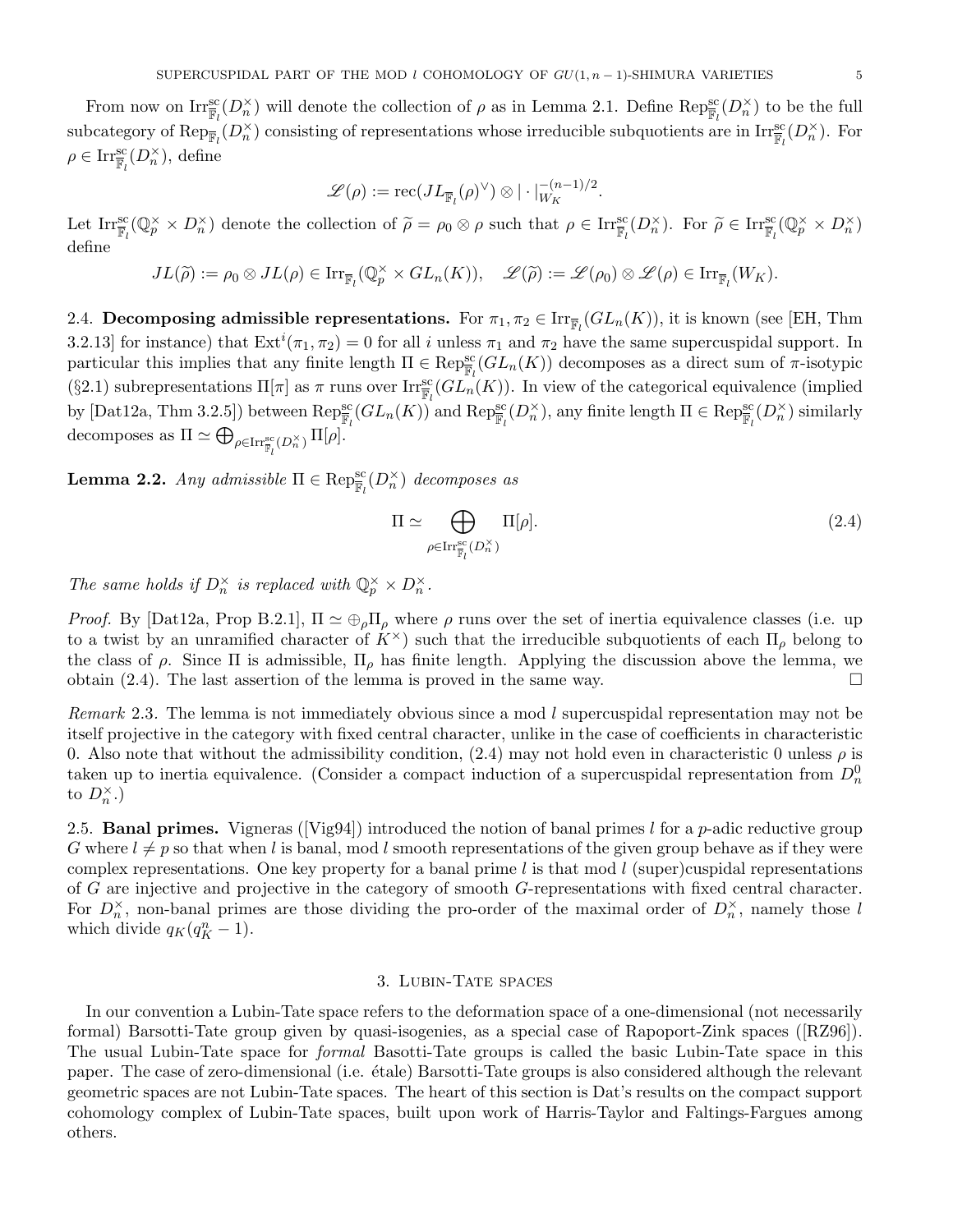3.1. Definitions. Let  $n, h \in \mathbb{Z}$  be such that  $n \geq 1$  and  $0 \leq h \leq n$ . Fix a nontrivial ring homomorphism  $\mathcal{O}_K \to \overline{\mathbb{F}}_p$ . (In the global setting of the next section, we will use the reduction map  $\mathcal{O}_{F_w} \to k(w)$  for this.) Let  $\Sigma_{n-h}^0$  be a Barsotti-Tate group of height  $[K : \mathbb{Q}_p](n-h)$  and dimension 1 over  $\overline{\mathbb{F}}_p$  with  $\mathcal{O}_K$ -action, and  $\Sigma_h^{\text{\'et}}$  an étale Barsotti-Tate group of height  $[K:\mathbb{Q}_p]h$  with  $\mathcal{O}_K$ -action. As usual,  $\mathcal{O}_K$  is assumed to act on the one-dimensional  $\overline{\mathbb{F}}_p$ -vector space Lie  $\Sigma_{n-h}^0$  via the fixed morphism  $\mathcal{O}_K \to \overline{\mathbb{F}}_p$ . Then  $\Sigma_{n-h}^0$  and  $\Sigma_h^{\text{\'et}}$ are unique up to isomorphisms as Barsotti-Tate groups with  $\mathcal{O}_K$ -actions. Set  $\Sigma_{n-h,h} := \Sigma_{n-h}^0 \times \Sigma_h^{\text{\'et}}$  and  $D_{n-h,h} := \text{End}_{\overline{\mathbb{F}}_p}(\Sigma_{n-h,h}) \otimes_{\mathbb{Z}_p} \mathbb{Q}_p$ . It is a standard fact that  $D_{n-h,h} \simeq D_{n-h} \times M_h(K)$  where  $D_{n-h}$  is a central division algebra over K with invariant  $\frac{1}{n-h}$ .

Write  $U_m$  for the kernel of the natural projection  $GL_n(\mathcal{O}_K) \to GL_n(\mathcal{O}_K/\varpi_K^m)$ . Let  $\{LT_{n-h,h,U_m}\}_{m\geq 1}$ denote the tower of Lubin-Tate spaces of level  $U_m$ , each of which is a  $\tilde{K}^{\tilde{ur}}$ -analytic space. The reader is referred to [Far04, §2.3.9] for a precise definition. (Also see [Dat07, §3.2] for the crucial  $h = 0$  case.) We follow Dat ( $[Det07, \S3.3]$ ) to define a cohomology complex

$$
R\Gamma_c(\mathop{\rm LT}\nolimits_{n-h,h}, \Lambda) \in D^b_\Lambda(GL_n(K) \times D^{\times}_{n-h,h} \times W_K)
$$

where  $\Lambda \in \{\mathbb{F}_l, \mathbb{Z}_l, \mathbb{Q}_l\}$ . Even though Dat did this only for  $h = 0$ , the same construction works for any h by using [Dat06, App B] if D in his paper is replaced with our  $D_{n-h,h}$ . When  $h = 0$ , we will simply write  $LT_n$ for  $LT_{n,0}$ . As usual, define

$$
H_c^i(\mathop{\rm LT}\nolimits_{n-h,h}, \Lambda) := \varinjlim_m H_c^i(\mathop{\rm LT}\nolimits_{n-h,h,U_m}, \Lambda), \quad i \ge 0,
$$

which is equipped with a  $\Lambda$ -linear action by  $GL_n(K) \times D^{\times}_{n-h,h} \times W_K$ . It is explained in [Dat07, §3.3] that  $H_c^i(\mathop{\rm LT}\nolimits_n,\Lambda)$  computes the cohomology of the complex  $R\Gamma_c(\mathop{\rm LT}\nolimits_n,\Lambda)$ .

3.2. Dat's results in the basic case  $(h = 0)$ . In this subsection we write  $R\Gamma_{c,\Lambda}$  (resp.  $R\Gamma_{c,U_m,\Lambda}$ ) for  $R\Gamma_c(\mathop{\rm LT}\nolimits_n,\Lambda)$  (resp.  $R\Gamma_c(\mathop{\rm LT}\nolimits_{n,U_m},\Lambda)$ ) and G for  $GL_n(K)$  to simplify notation. Write  $R\Gamma_{c,\Lambda,\text{sc}}:=(R\Gamma_{c,\Lambda})_{\text{sc}}$ for the G-supercuspidal part (§2.2). Recall from [Dat07, Lem 3.5.9] that  $R\Gamma_{c, U_m, \Lambda} \simeq (R\Gamma_{c,\Lambda})^{U_m}$  in  $D_{\Lambda}^b(D_n^{\times} \times D_n)$  $\mathcal{H}_{\Lambda}(G, U_m) \times W_K$ ).

**Proposition 3.1.**  $R\Gamma_{c,\mathbb{Z}_l}$  as an object of  $D^b_{\mathbb{Z}_l}(D^{\times}_n)$  is isomorphic to a bounded complex of projective  $D^{\times}_n$ . representations of locally finite type contained in degrees  $[n-1, 2n-2]$ .

Remark 3.2. The analogous fact holds if the roles of  $D_n^{\times}$  and  $GL_n(K)$  are interchanged, cf. [Dat12a, Prop 2.1.3, 3.1.1]. As our proposition is not fully stated in Dat's article (although it is implicit there), we derive it from his results.

Proof. This is [Dat12a, Prop A.2.1].

Our major concern is the supercuspidal part of the cohomology. Projectivity is an essential ingredient in the proof of the main theorem.

Proposition 3.3.  $S_{\rm sc} \simeq H_c^{n-1}(\mathop{\rm LT}\nolimits_n, \mathbb{Z}_l)_{\rm sc}[1-n].$ (ii)  $H_c^{n-1}(\mathop{\rm LT}\nolimits_{n,U_m}, \mathbb{Z}_l)_{\rm sc}$  is projective in  ${\rm Rep}_{\mathbb{Z}_l}(D_n^{\times})$  for each  $m \geq 1$ . (iii)  $H_c^{n-1}(\mathop{\rm LT}\nolimits_n,\mathbb{Z}_l)_{\rm sc}$  is projective and of locally finite type in  ${\rm Rep}_{\mathbb{Z}_l}(D_n^{\times}).$ 

Proof. Part (i) is proved in  $(3.1.1.1)$  of  $[Det12a]$  based on Mieda's result. Let us prove (ii) and (iii). Proposition 3.1 shows that  $R\Gamma_{c,\mathbb{Z}_l,sc}$  is locally of finite type as the latter is a direct factor of  $R\Gamma_{c,\mathbb{Z}_l}$ . For projectivity, it suffices to check the projectivity of (ii) as  $H_c^{n-1}(\mathop{\rm LT}\nolimits_{n,U_m}, \mathbb{Z}_l)_{\rm sc}$  is a direct factor of  $H_c^{n-1}(\mathop{\rm LT}\nolimits_n, \mathbb{Z}_l)$  as a  $G \times D_n^{\times}$ -module. (See the paragraph above the lemma 3.5.9 of [Dat07].) Since the cohomology of  $LT_{n,U_m}$ is compactly induced from that of  $LT_{n,U_m}^{(0)}$ , we may as well show that  $H_c^{n-1}(LT_{n,U_m}^{(0)},\mathbb{Z}_l)_{\rm sc}$  is projective in  $\text{Rep}_{\mathbb{Z}_l}(D_n^0)$ . The latter space is admissible (even finite dimensional), supercuspidal (automatic for  $D_n^0$ ) and has bounded cohomological dimension thanks to Proposition 3.1 and part (i) of the current proposition. Now the projectivity can be proved exactly as in the step 3 of the proof of [Dat12a, Prop 3.1.1].

 $\Box$ 

 $\Box$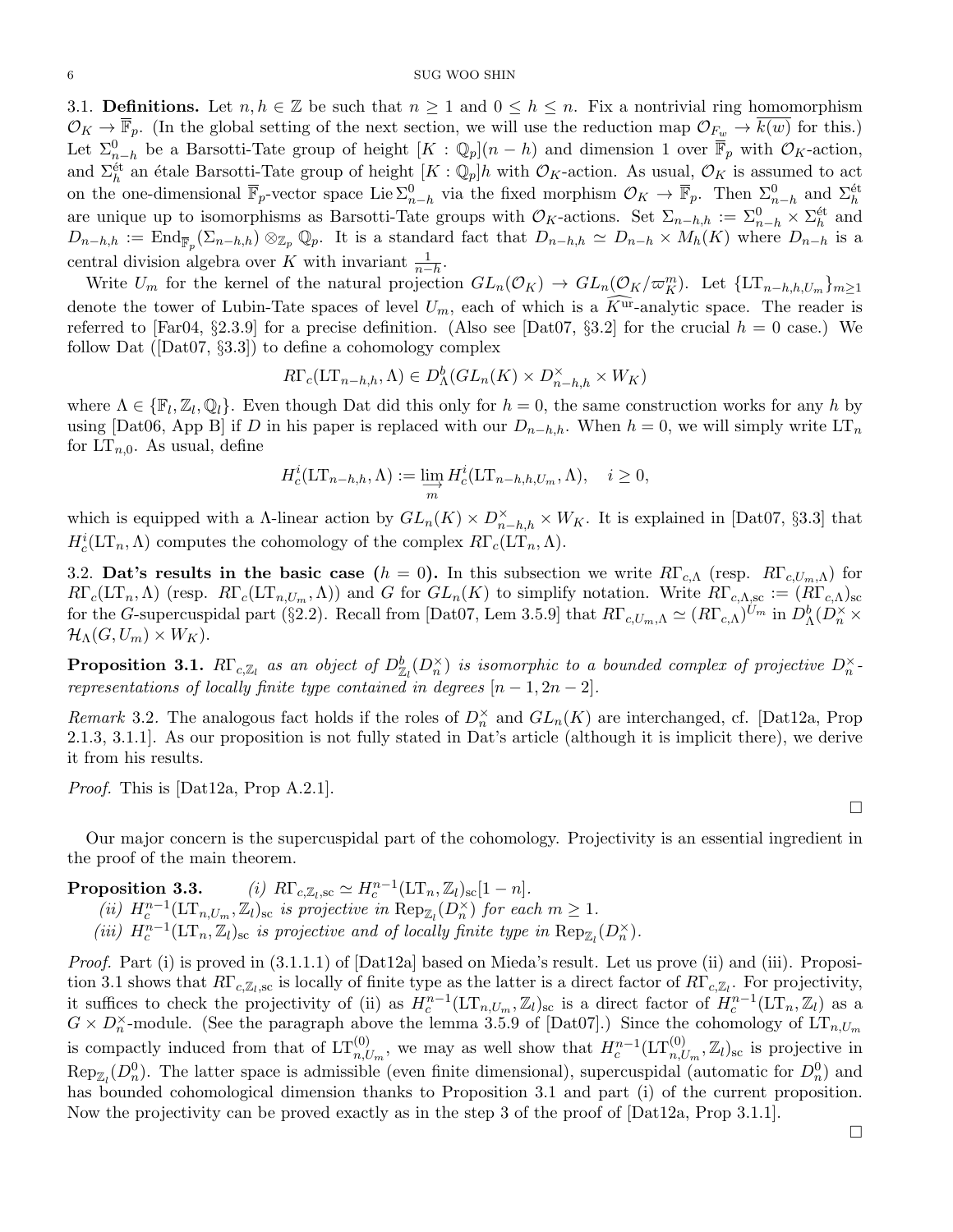The following deep result relates the cohomology of  $LT_n$  with the mod l local Langlands and Jacquet-Langlands correspondences.

**Proposition 3.4.**  $H_c^{n-1}(\mathop{\rm LT}\nolimits_n,\mathbb{F}_l)_{\rm sc}\simeq H_c^{n-1}(\mathop{\rm LT}\nolimits_n,\mathbb{Z}_l)_{\rm sc} \otimes_{\mathbb{Z}_l} \mathbb{F}_l$  equivariantly with  $D_n^{\times} \times GL_n(K) \times W_K$ -actions. For every  $m \geq 1$  and  $\rho \in \text{Irr}_{\overline{\mathbb{F}}_l}(D_n^{\times})$ , there is an isomorphism of  $\overline{\mathbb{F}}_l[GL_n(K) \times W_K]$ -module

$$
\mathrm{Hom}_{\mathbb{F}_l D_n^{\times}}(H_c^{n-1}(\mathrm{LT}_n, \mathbb{F}_l)_{\mathrm{sc}}, \rho)(1-n) \simeq \mathrm{JL}(\rho) \otimes \mathscr{L}(\mathrm{JL}(\rho))
$$

if  $\rho \in \text{Irr}_{\overline{\mathbb{F}}_l}^{\text{sc}}(D_n^{\times})$  and  $\text{Hom}_{\mathbb{F}_l D_n^{\times}}(H_c^{n-1}(\text{LT}_n, \mathbb{F}_l)_{\text{sc}}, \rho) = 0$  otherwise. Here  $(1 - n)$  denotes the Tate twist.

*Proof.* The first isomorphism is justified by  $H_c^n(\mathop{\rm LT}\nolimits_n, \mathbb{Z}_l) = 0$  via a long exact sequence. The second is derived from a deep result of Dat ([Dat12a, Thm 3.2.4]) for the cohomology with  $\mathbb{Z}_l$ -coefficient. Compare with the theoreme 2 of that paper.

 $\Box$ 

3.3. The non-basic case  $(1 \leq h \leq n-1)$ . Let  $\Lambda \in {\mathbb{F}}_l, {\mathbb{Z}}_l, {\mathbb{Q}}_l$ . We show that supercuspidal representations do not occur in the cohomology of non-basic Lubin-Tate spaces with Λ-coefficients.

**Proposition 3.5.**  $R\Gamma_c(LT_{n-h,h},\Lambda)_{sc} = 0$  if  $h > 0$ .

*Proof.* It suffices to show that  $H_c^i(\mathop{\rm LT}\nolimits_{n-h,h},\Lambda)_{sc}=0$  for all  $h>0$ . Equivalently we may show that  $H^0$  of the formal nearby cycle for the formal model of  $LT_{n-h,h}$  has no supercuspidal part in each degree  $i \geq 0$ . For this we freely borrow notation and facts from [Har05, §4.3]. What has to be checked is that  $(\Psi_{n-h,h}^i)_{\rm sc} = 0$ . This follows from Proposition 4.3.14 of that article, which tells us that  $\Psi^i_{n-h,h}$  is induced from the parabolic subgroup with Levi factor  $GL_{n-h}(K) \times GL_h(K)$ . (We use  $\Lambda$ -coefficient unlike Harris who uses  $\mathbb{Q}_l$ , so one could be inverting l in the isomorphism  $(4.3.12)$  of  $[\text{Har05}]$  if not careful. Note that the kernel of the mod  $\varpi$  map  $GL(n, \mathcal{O}/\varpi^m) \to GL(n, \mathcal{O}/\varpi)$ , to be denoted  $K_m$ , is a p-group. In constructing (4.3.12), we ignore  $m = 1$  and for  $m \geq 2$ , replace  $[GL(n, \mathcal{O}_m) : P_{h,0}(\mathcal{O}_m)]$  with  $[GL(n, \mathcal{O}_m) \cap K_m : P_{h,0}(\mathcal{O}_m) \cap K_m]$ . The latter is invertible in  $\Lambda$  and the argument of  $\text{[Har05]}$  goes through.)

3.4. Etale case  $(n = h)$ . In this case  $\Sigma_{0,n} = \Sigma_n^{\text{\'et}}$  is étale. Let us write  $LT_n^{\text{\'et}}$  for  $LT_{0,n}$  and recall the following facts from [Far04, Ex 2.3.22, 4.4.8]: For each  $m \geq 1$ ,  $\widehat{K^{\text{ur}}}$ -analytic space  $\mathrm{LT}^{\text{\'et}}_{n,U_m}$  is zero-dimensional and have points (all defined over  $\widehat{K^{\text{ur}}}$ ) described as  $\mathrm{LT}^{\text{\'et}}_{n,U_m} = GL_n(K)/U_m$ , thus

$$
R\Gamma_c(\mathop{\rm LT}\nolimits_{n,U_m}^{\text{\'et}},\Lambda) = H_c^0(\mathop{\rm LT}\nolimits_{n,U_m}^{\text{\'et}},\Lambda) = C_c^\infty(GL_n(K)/U_m,\Lambda)
$$
\n(3.1)

(concentrated in degree 0). The  $\mathcal{H}_{\Lambda}(GL_n(K), U_m)$ -module structure is induced by right translation by a U<sub>m</sub>-double coset on  $GL_n(K)/U_m$ . The action of  $D_{0,n}^{\times} = GL_n(K)$  is as follows:  $(g \cdot \phi)(h) = \phi(g^{-1}h)$  for  $g \in GL_n(K)$  and  $\phi \in C_c^{\infty}(GL_n(K)/U_m,\Lambda)$ . The Weil group  $W_K$  acts trivially.

**Lemma 3.6.**  $H_c^0(\mathrm{LT}_{n, U_m}^{\text{\'et}}, \Lambda)$  is projective and for every  $\rho \in \mathrm{Rep}_{\Lambda}^{\mathrm{adm}}(D_n^{\times})$ , there is an isomorphism as  $\mathcal{H}_{\Lambda}(GL_n(K), U_m) \otimes \Lambda[W_K]$ -modules

$$
R\text{Hom}_{\Lambda D_{0,n}^{\times}}(R\Gamma_c(\text{LT}_{n,U_m}^{\text{\'et}},\Lambda),\rho) \simeq \text{Hom}_{\Lambda D_{0,n}^{\times}}(H_c^0(\text{LT}_{n,U_m}^{\text{\'et}},\Lambda),\rho) \simeq \rho^{U_m}
$$
(3.2)

where  $\rho$  is given its natural  $GL_n(K)$ -action and trivial  $W_K$ -action on the right hand side.

*Proof.* Let us justify the second isomorphism of (3.2). Write  $\mathbf{1}_{U_m}$  for the trivial representation of  $U_m$ . Since  $C_c^{\infty}(GL_n(K)/U_m,\Lambda) = \text{c-ind}_{U_m}^{GL_n(K)}(\mathbf{1}_{U_m})$ , Frobenius reciprocity tells us that canonically

$$
\text{Hom}_{\text{AD}^{\times}_{0,n}}(C_c^{\infty}(GL_n(K)/U_m,\Lambda),\rho) \simeq \text{Hom}_{U_m}(\mathbf{1}_{U_m},\rho) \simeq \rho^{U_m}
$$

and the  $\mathcal{H}_{\Lambda}(GL_n(K), U_m)$ -module structure on  $C_c^{\infty}(GL_n(K)/U_m, \Lambda)$  induces the usual  $\mathcal{H}_{\Lambda}(GL_n(K), U_m)$ module structure on  $\rho^{U_m}$ . The projectivity of  $H_c^0(\mathrm{LT}_{n,U_m}^{\text{\'et}},\Lambda)$  is easy to see from Frobenius reciprocity as taking  $U_m$ -invariants is an exact functor (even an equivalence of categories, cf. [Dat07, 3.5.8]). The first isomorphism of  $(3.2)$  follows from  $(3.1)$  and the projectivity.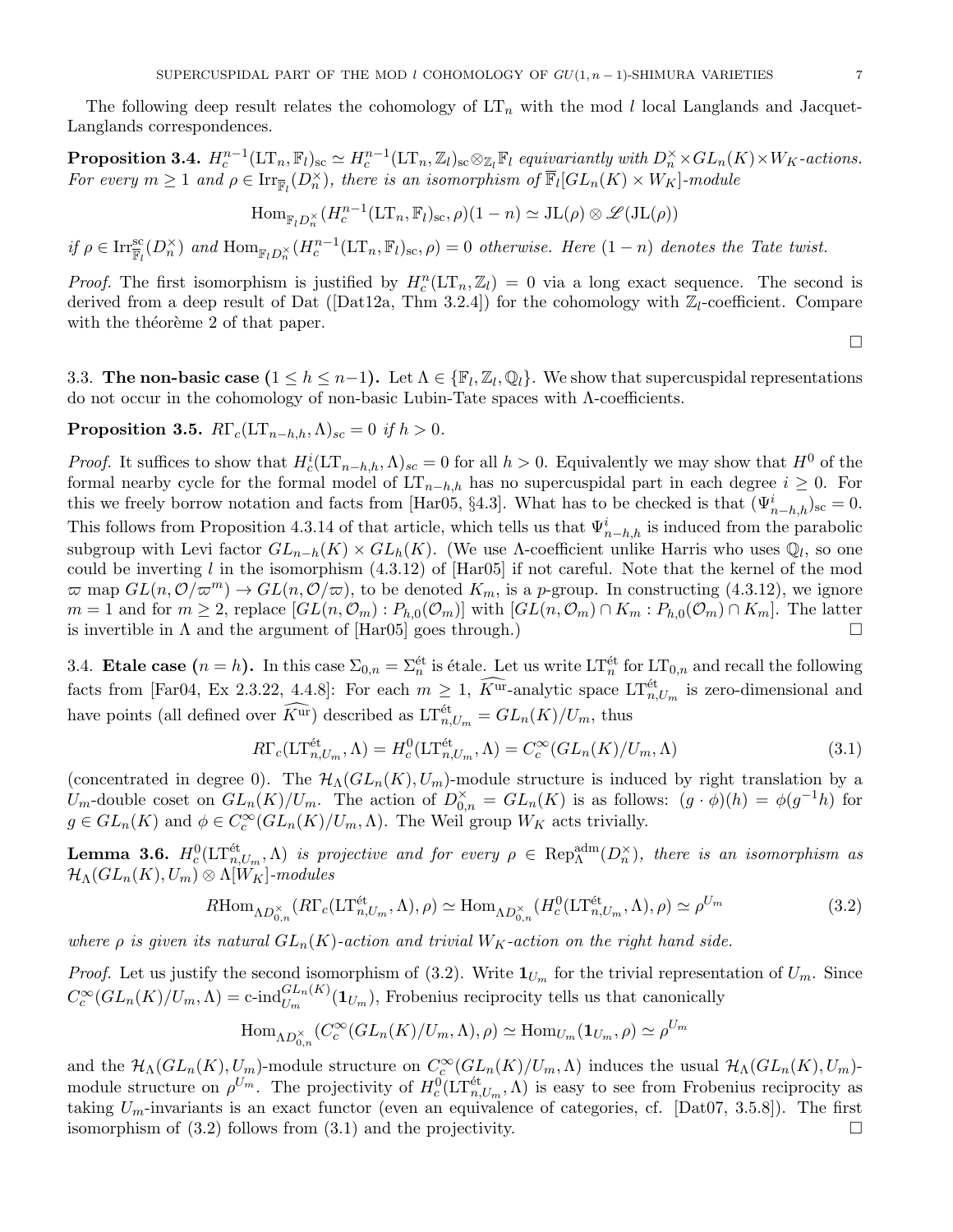### 8 SUG WOO SHIN

## 4. Mod l cohomology of Shimura varieties

In this section we fix embeddings  $\overline{\mathbb{Q}} \hookrightarrow \overline{\mathbb{Q}}_p$  for every prime p and  $\overline{\mathbb{Q}} \hookrightarrow \mathbb{C}$ .

4.1.  $GU(1, n-1)$ -Shimura varieties. In order to introduce Shimura varieties of our interest, we consider the following PEL datum  $(B, *, V, \langle \cdot, \cdot \rangle, h)$ .

- B is a division algebra with center F, which is finite over  $\mathbb{Q}$ ,
- $\bullet *$  is a positive involution on B of second kind,
- $V$  is a finite free left  $B$ -module,
- $\langle \cdot, \cdot \rangle : V \times V \to \mathbb{Q}$  is a nondegenerate alternating pairing such that  $\langle bv_1, v_2 \rangle = \langle v_1, b^*v_2 \rangle$  for all  $b \in B$ and  $v_1, v_2 \in V$ ,
- $h: \mathbb{C} \to \text{End}_{B_{\mathbb{R}}}(V_{\mathbb{R}})$  is an R-algebra morphism such that  $(v_1, v_2) \mapsto \langle v_1, h(i)v_2 \rangle$  is symmetric and positive definite.

Then F is a CM field and  $F^+ := F^{*-1}$  is the maximal totally real subfield. Set  $n := [B : F]^{1/2} \cdot \text{rank}_B V$ . Define a  $\mathbb Q$ -group G by the rule

$$
G(R) = \{(g, \lambda) \in \text{End}_{B_R}(V_R) \times R^{\times} : \forall v_1, v_2 \in V, \ \langle gv_1, gv_2 \rangle = \lambda \langle v_1, v_2 \rangle \}
$$

for any Q-algebra R. Put  $G^1 := \ker(\lambda : G \to \mathbb{G}_m)$ . Then  $G^1$  is an inner form of  $\text{Res}_{F^+/\mathbb{Q}} U^*(n)$  where  $U^*(n)$ denotes a quasi-split unitary group in n variables relative to  $F/F^+$ . Let  $\Phi_{\infty}$  be a CM-type for F such that  $\Phi_{\infty}$  and its complex conjugate is a partition of the set of complex embeddings of F. The following will be in effect throughout this article.

**Hypothesis 4.1.**  $V \otimes_{\mathbb{Q}} \mathbb{R} \simeq \prod_{v \in \Phi_{\infty}} V \otimes_{F,v} \mathbb{C}$  has signature  $(1, n - 1)$  at one  $v = \tau$  and  $(0, n)$  at all the other v's. (Our notion of signature is as in [HT01, I.6].)<sup>2</sup>

The PEL data satisfying Hypothesis 4.1 were considered in [Clo91], [HT01] and [Shi11] for instance. (In [Shi11]  $B = F$  and G is quasi-split at all finite places but avoids  $F^+ = \mathbb{Q}$ . In the first two references rank ${}_BV = 1$  so that  $\text{End}_B(V)$  is a division algebra over F.) Fix a prime p satisfying

**Hypothesis 4.2.** Every place of  $F^+$  above p splits in F.

Then  $\Phi_{\infty}$  induces the set  $\mathcal{V}_p$  of p-adic places of F such that  $\mathcal{V}_p$  and its complex conjugate partition the set of all  $p$ -adic places of  $F$ . In particular there is an isomorphism

$$
G_{\mathbb{Q}_p} \simeq \mathbb{G}_m \times \prod_{v \in \mathcal{V}_p} \text{Res}_{F_v/\mathbb{Q}_p} GL_n. \tag{4.1}
$$

As explained in [Kot92, §5] and [HT01, §3.1] (our notation is closest to that of [Shi11, §5.2]), the above PEL datum gives rise, via a moduli problem for abelian schemes with additional structure, to the projective system of smooth quasi-projective varieties  $\{Sh_U\}$  over F, where U runs over sufficiently small open compact subgroups of  $G(\mathbb{A}^{\infty})$ . By Hypothesis 4.1 Sh<sub>U</sub> has dimension  $n-1$  over F.

Denote by  $\text{Sh}_{U}^{\text{can}}$  the canonical model over F by Deligne and Shimura. It is known that  $\text{Sh}_{U}$  is isomorphic to  $\# \ker^1(\mathbb{Q}, G)$ -copies of  $\text{Sh}_U^{\text{can}}$  ([Kot92, §8]) and that  $\# \ker^1(\mathbb{Q}, G) \in \{1,2\}$  (see the proof of the lemma 3.1 in [Shi11]).

4.2. Main theorem. Let G' denote an inner form of G over  $\mathbb Q$ , unique up to isomorphism, such that

- $G' \times_{\mathbb{Q}} \mathbb{A}^{\infty, p} \simeq G \times_{\mathbb{Q}} \mathbb{A}^{\infty, p},$
- $G'(\mathbb{R})$  is compact modulo center, and
- $G'(\mathbb{Q}_p) \simeq \mathbb{Q}_p^{\times} \times D_{n,w}^{\times} \times \prod_{v \in \mathcal{V}_p \setminus \{w\}} GL_n(F_v)$ . (cf.  $J^{(0)}(\mathbb{Q}_p)$  of (4.7).)

The existence of  $G'$  is easily checked by the Galois cohomology computation as in [Clo91,  $\S2$ ].

For any open compact subgroup  $U^p \subset G(\mathbb{A}^{\infty,p})$  define for  $i \geq 0$ 

$$
H^i_c({\operatorname{Sh}}_{U^p}, \overline{\mathbb{F}}_l):=\varinjlim_{U_p} H^i_c({\operatorname{Sh}}_{U^pU_p}, \overline{\mathbb{F}}_l)
$$

<sup>&</sup>lt;sup>2</sup>We may say instead that  $G_{\mathbb{R}}^1$  is isomorphic to  $U(1, n-1) \times U(0, n) \times \cdots \times U(0, n)$ . Given such an isomorphism, one can always choose a CM-type  $\Phi_{\infty}$  that works.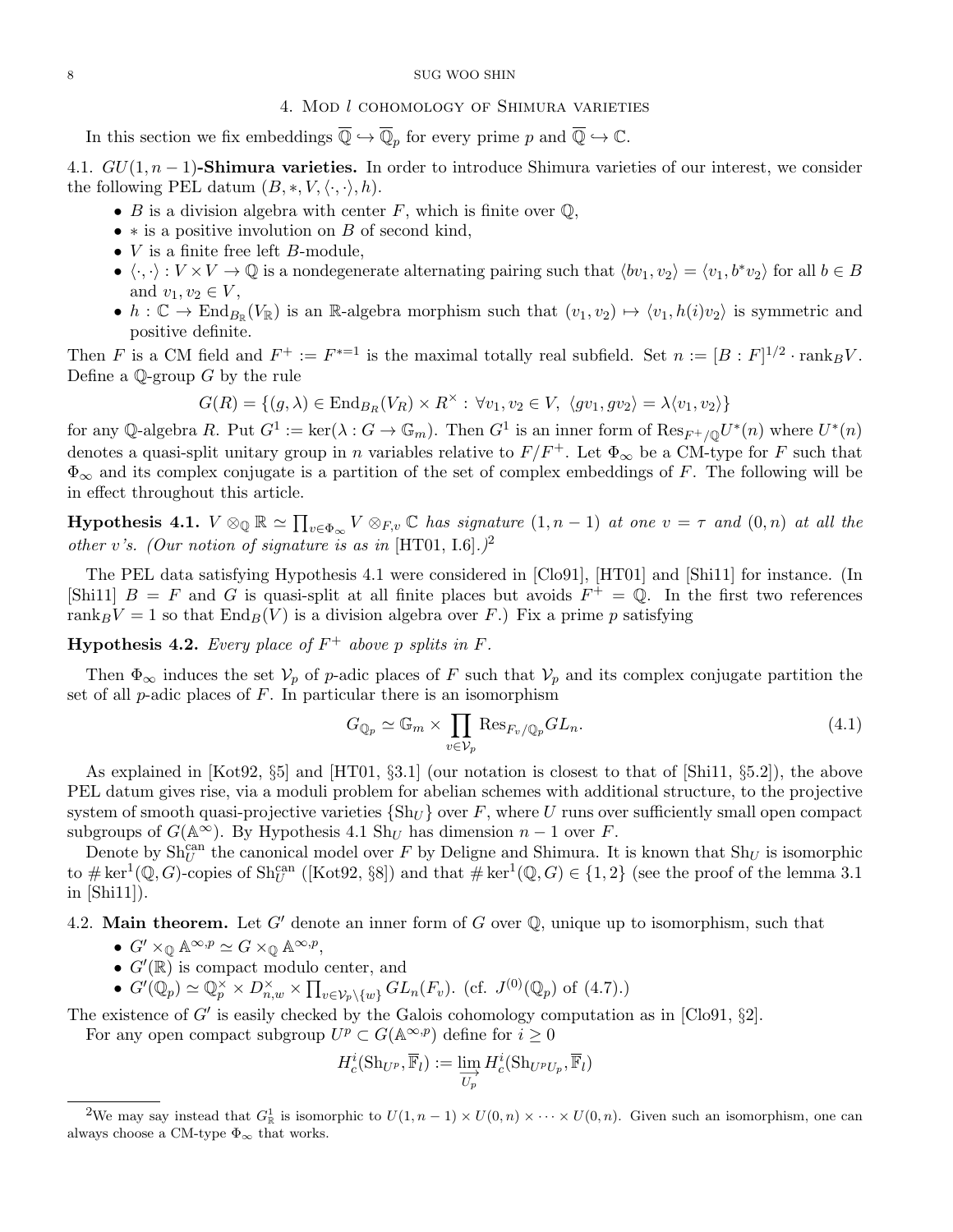as

$$
U_p = U_{p,0} \times \prod_{v \in \mathcal{V}_p} U_{p,v}
$$
\n
$$
\tag{4.2}
$$

runs over the set of pro-p congruence subgroups of  $G(\mathbb{Q}_p) \simeq GL_1(\mathbb{Q}_p) \times \prod_{v \in \mathcal{V}_p} GL_n(F_v)$ , cf. (4.1). Namely  $U_{p,0}$  (resp.  $U_{p,v}$ ) is a subgroup of  $GL_1(\mathbb{Z}_p)$  (resp.  $GL_n(\mathcal{O}_{F_v})$ ) congruent to 1 modulo a power of p (resp. a uniformizer of  $\mathcal{O}_{F_v}$ ). Then  $H_c^i(\text{Sh}_{U^p}, \overline{\mathbb{F}}_l)$  is a module over  $\mathcal{H}_{\overline{\mathbb{F}}_l}(G(\mathbb{A}^{\infty, p}), U^p) \otimes \overline{\mathbb{F}}_l[G(\mathbb{Q}_p) \times \text{Gal}(\overline{F}/F)]$ . We can take the  $GL_n(F_w)$ -supercuspidal part of  $H_c^{n-1}(\text{Sh}_{U^p}, \overline{\mathbb{F}}_l)$  in the sense of  $(2.1)$  and denote it by

 $H_c^{n-1}(\operatorname{Sh}_{U^p}, \overline{\mathbb{F}}_l)_{w\text{-sc}}.$ 

The latter space is still stable under the action of  $\mathcal{H}_{\overline{\mathbb{F}}_l}(G(\mathbb{A}^{\infty,p}), U^p)$ ,  $G(\mathbb{Q}_p)$  and  $\text{Gal}(\overline{F}/F)$ . Similarly define  $H_c^i(\text{Sh}_{U^p}^{\text{can}}, \overline{\mathbb{F}}_l)$  and  $H_c^i(\text{Sh}_{U^p}^{\text{can}}, \overline{\mathbb{F}}_l)_{w-\text{sc}}$ . Clearly (cf. §4.1)

$$
H_c^i(\text{Sh}_{U^p}, \overline{\mathbb{F}}_l) = \# \ker^1(\mathbb{Q}, G) \cdot H_c^i(\text{Sh}_{U^p}^{\text{can}}, \overline{\mathbb{F}}_l)
$$
(4.3)

equivariantly with the Hecke and Galois actions.

Put  $\widetilde{D}_{n,w}^{\times} := \mathbb{Q}_p^{\times} \times D_{n,w}^{\times}$  and view it as a subgroup of  $G'(\mathbb{Q}_p)$  in the obvious manner. Let  $\widetilde{\rho}_w = \rho_0 \otimes \rho_w \in \widetilde{S}(\widetilde{\Omega}^{\times})$ .  $\mathrm{Irr}_{\overline{\mathbb{F}}_l}^{\mathrm{sc}}(\widetilde{D}_{n,w}^{\times}).$  Denote the semisimplification of  $C_c^{\infty}(G'(\mathbb{Q})\backslash G'(\mathbb{A}^{\infty})/U^p, \overline{\mathbb{F}}_l)$  as an  $\mathcal{H}_{\overline{\mathbb{F}}_l}(G(\mathbb{A}^{\infty,p}), U^p) \times G'(\mathbb{Q}_p) \times$  $W_{F_w}$ -representation by  $C_c^{\infty}(G'(\mathbb{Q})\backslash G'(\mathbb{A}^{\infty})/U^p, \overline{\mathbb{F}}_l)^{\text{ss}}$ .

**Theorem 4.3.** If l is sufficiently large (in a way depending on  $U^p$ ) then  $H_c^{n-1}(\text{Sh}_{U^p}^{\text{can}}, \overline{\mathbb{F}}_l)_{w\text{-sc}}$  is isomorphic to

$$
\left(\bigoplus_{\widetilde{\rho}_w\in \mathrm{Irr}_{\overline{\mathbb{F}}_l}^{\mathrm{sc}}(\widetilde{D}_{n,w}^\times)}\mathrm{Hom}_{\widetilde{D}_{n,w}^\times(\widetilde{\rho}_w,C^\infty_c(G'(\mathbb{Q})\backslash G'(\mathbb{A}^\infty)/U^p,\overline{\mathbb{F}}_l))\otimes \mathrm{JL}(\widetilde{\rho}_w)\otimes\mathscr{L}(\mathrm{JL}(\widetilde{\rho}_w))\right)
$$

as an  $\mathcal{H}_{\overline{\mathbb{F}}_l}(G(\mathbb{A}^{\infty,p}), U^p) \times G(\mathbb{Q}_p) \times W_{F_w}$ -module. In general, the same holds true in the Grothendieck group if Hom is taken with  $C_c^{\infty}(G'(\mathbb{Q})\backslash G'(\mathbb{A}^{\infty})/U^p, \overline{\mathbb{F}}_l)^{ss}$  in the second argument. In all cases,

$$
H_c^i(\text{Sh}_{U^p}^{\text{can}}, \overline{\mathbb{F}}_l)_{w\text{-}sc} = 0 \quad \text{if} \quad i \neq n-1. \tag{4.4}
$$

Remark 4.4. Precisely the condition on l is that  $l \notin S(U^p)$  as in Lemma 4.6 below, where  $S(U^p)$  is defined via any sequence of  $U_p$  as in Lemma 4.5.

Although the mod l global Langlands correspondence in general has not been seamlessly formulated yet to our knowledge, it would be appropriate to view the above result as a local-global compatibility for mod l Langlands correspondence, the analogue of its l-adic counterpart (e.g.  $[HT01, Thm VII.1.9]$ , [Shi11, Thm 6.4]). Moreover an interesting feature of Theorem 4.3 is that it realizes a mod l Jacquet-Langlands-type correspondence between  $G$  and  $G'$  in some sense. This is reminiscent of the relationship between elliptic modular forms and quaternionic modular forms as in [Ser96] (there  $G = GL_2$  and  $G'$  is its inner form ramified precisely at p and  $\infty$ ). One difference is that Serre considers coherent cohomology whereas we are concerned with  $\acute{e}t$  ale cohomology.

4.3. A lemma on semisimple central action. The material of this section will be used in  $\S 4.6$  to take care of central characters at the p-adic place.<sup>3</sup> Let  $Z(\widetilde{D}_{n,w}^{\times})$  be the center of  $\widetilde{D}_{n,w}^{\times}$ , isomorphic to  $\mathbb{Q}_p^{\times} \times F_w^{\times}$ . Let  $\varpi_w$  be a uniformizer of  $F_w$  so that there is a natural isomorphism  $Z(\widetilde{D}_{n,w}^\times) \simeq (\mathbb{Z}_p^\times \times p^\mathbb{Z}) \times (\mathcal{O}_{F_n}^\times)$  $\mathop{\times}\limits^{\times}_{F_w}\times \mathop{\varpi_w}\limits^{\mathbb{Z}}).$ Let  $(p, 1), (1, \varpi_w) \in Z(\widetilde{D}_{n,w}^{\times})$  act on  $G'(\mathbb{A}^{\infty})$  by (right) multiplication (viewing  $\widetilde{D}_{n,w}^{\times}$  naturally as a subgroup of  $G'(\mathbb{Q}_p)$ , cf. the product decomposition of  $G'(\mathbb{Q}_p)$  at the start of §4.2).

**Lemma 4.5.** There are only finitely many primes dividing the cardinality of either a  $(p, 1)$ -orbit or a  $(1, \varpi_w)$ orbit on the double quotient  $G'(\mathbb{Q})\backslash G'(\mathbb{A}^{\infty})/U^pU_p$  as  $U_p$  runs over a countable sequence of open compact normal subgroups of a maximal compact subgroup of  $G'(\mathbb{Q}_p)$  converging to  $\{1\}$  (where  $U^p$  is fixed).

<sup>&</sup>lt;sup>3</sup>I thank the referee for pointing out a mistake in an earlier draft, which is fixed in this subsection.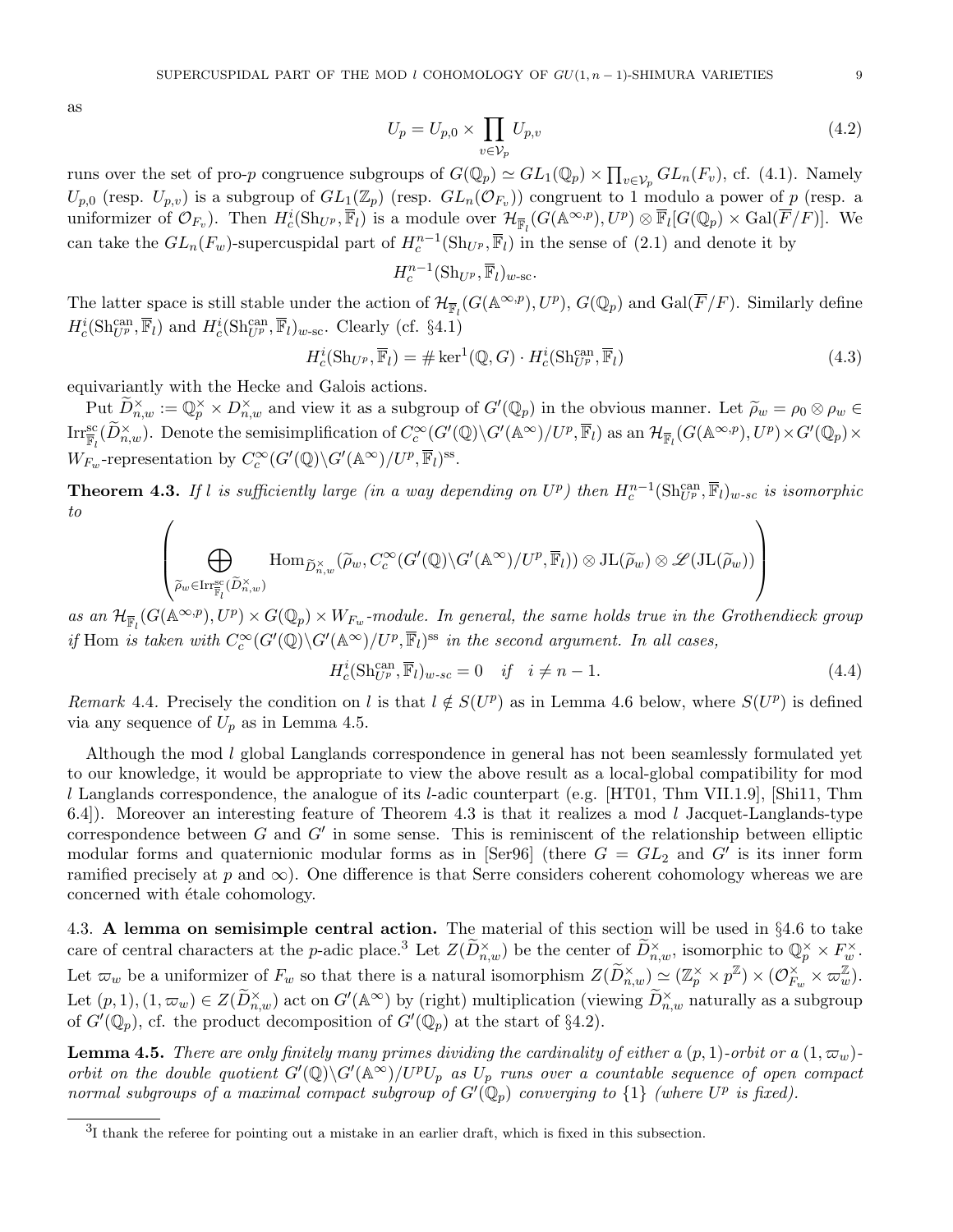#### 10 SUG WOO SHIN

*Proof.* Since  $G'(\mathbb{R})$  is compact modulo center, the double quotient is finite and  $G'(\mathbb{Q})$  is discrete in  $G'(\mathbb{A}^{\infty})$ , cf. [Gro99, Prop 1.4, 4.3]. In particular all orbits are finite.

Here is some reduction step. Fix a maximal compact subgroup  $U_p^0$  of  $G'(\mathbb{Q}_p)$ . Let  $\{g_1, ..., g_r\}$  be a set of representatives for  $G'(\mathbb{Q})\backslash G'(\mathbb{A}^{\infty})/U^pU_p^0$ . Choose a normal subgroup  $U_p$  of  $U_p^0$  (in the sequence) which is small enough such that  $U_p$  is pro-p and  $g_iU_pg_i^{-1} \cap G'(\mathbb{Q}) = \{1\}$  (in  $G'(\mathbb{A}^{\infty})$ ) for  $1 \le i \le r$ . The last condition implies that

$$
gU_p g^{-1} \cap G'(\mathbb{Q}) = \{1\}, \quad g \in G(\mathbb{A}^{\infty}).
$$
\n(4.5)

(To see this, write  $g = \gamma g_i u^p u_p$  for  $\gamma \in G'(\mathbb{Q}), u^p \in U^p$ ,  $u_p \in U^0_p$  and some  $1 \leq i \leq r$ , and examine the effect of conjugation by each of  $\gamma$ ,  $g_i$ ,  $u^p$  and  $u_p$ .) Now fix such  $U_p$ . Clearly there are finitely many primes which divide the cardinality of a  $(p, 1)$ -orbit or a  $(1, \varpi_w)$ -orbit on  $G'(\mathbb{Q})\backslash G'(\mathbb{A}^{\infty})/U^pU_p$  (as there are finitely many orbits). For the lemma it suffices to show that there is no new prime divisor other than p as we replace  $U_p$ with any finite index normal subgroup  $U'_p \subset U_p$ .

The proof easily boils down to checking the following abstract statement: Let  $X$  be a finite set with a free action by a finite p-group H. Let  $\alpha$  be an automorphism of X commuting with H. (Apply this when X is  $G'(\mathbb{Q})\backslash G'(\mathbb{A}^{\infty})/U^pU_p$ , H is  $U_p/U'_p$ , and  $\alpha$  is either  $(p,1)$  or  $(1,\varpi_w)$ . Then H acts freely by  $(4.5)$ .) For each  $x \in X$ , write  $\overline{x} \in X/H$  for x mod H and let  $\langle \alpha \rangle \cdot \overline{x} \subset X/H$  (resp.  $\langle \alpha \rangle \cdot x \subset X$ ) denote the orbit of  $\overline{x}$  (resp. x) under the  $\alpha$ -action. The assertion to show is that for each  $x \in X$ ,  $\langle \alpha \rangle \cdot x$  is  $\langle \alpha \rangle \cdot \overline{x}$  times a power of p. This is elementary to check. (If  $m, n \in \mathbb{Z}_{\geq 1}$  are minimal such that  $\alpha^m \overline{x} = \overline{x}$  and  $\alpha^n x = x$ , then obviously  $|\langle \alpha \rangle \cdot x| = n$ ,  $|\langle \alpha \rangle \cdot \overline{x}| = m$ , and  $m|n$ . Moreover  $\alpha^m x = xh$  for some  $h \in H$ , and  $n/m$  is nothing but the order of h in H, which should be a power of p since H is a p-group.)

 $\Box$ 

 $\Box$ 

Let  $S(U^p)$  be the set of primes l which are either non-banal for  $\widetilde{D}_{n,w}^{\times}$  (cf. §2.5) or lie in the finite set of primes in the preceding lemma for a fixed choice of a sequence of  $U_p$  as in that lemma. Note that  $S(U^p)$  is a finite set.

**Lemma 4.6.** If  $l \notin S(U^p)$  then the center of  $\widetilde{D}_{n,w}^{\times}$  acts semisimply on  $C_c^{\infty}(G'(\mathbb{Q})\backslash G'(\mathbb{A}^{\infty})/U^p, \overline{\mathbb{F}}_l)$ .

*Proof.* Recall that  $Z(\widetilde{D}_{n,w}^\times) \simeq (\mathbb{Z}_p^\times \times p^\mathbb{Z}) \times (\mathcal{O}_{F_n}^\times)$  $\check{F}_w \times \varpi_w^{\mathbb{Z}}$ . The groups  $\mathbb{Z}_p^{\times}$  and  $\mathcal{O}_{F_n}^{\times}$  $\sum_{F_w}^{\times}$  act on each vector through finite quotients, whose orders are prime to l as l is banal. Hence  $\mathbb{Z}_p^{\times}$  and  $\mathcal{O}_{F_q}^{\times}$  $\sum_{F_w}^{\times}$  act semisimply. It remains to show that  $(p, 1), (1, \varpi_w) \in Z(\widetilde{D}_{n,w}^{\times})$  act semisimply on  $C_c^{\infty}(G'(\mathbb{Q})\backslash G'(\mathbb{A}^{\infty})/U^pU_p, \overline{\mathbb{F}}_l)$  for sufficiently small  $U_p$ . Partitioning the finite set  $G'(\mathbb{Q})\backslash G'(\mathbb{A}^{\infty})/U^pU_p$  into orbits of  $(p, 1)$  (resp.  $(1, \varpi_w)$ ), the proof amounts to checking that the action of  $1 \in \mathbb{Z}/m\mathbb{Z}$  on  $C(\mathbb{Z}/m\mathbb{Z}, \overline{\mathbb{F}}_l)$  by translation is semisimple if  $l \nmid m$ . This is straightforward.

4.4. Newton stratification. One important ingredient of proof is a formula due to Harris and Taylor, which describes the cohomology of  $GU(1, n-1)$ -type Shimura varieties in terms of the cohomology of Igusa varieties and Lubin-Tate spaces. We will recall the Newton stratification from [HT01] where more details can be found. Note that we do not need properness for our discussion below although the Shimura varieties of Harris-Taylor are proper over the base.

An integral model  $\text{Sh}_{U^p,\vec{m}}$  over  $\mathcal{O}_{F_w}$  with Drinfeld level structure at p, prescribed by an r-tuple of nonnegative integers  $\vec{m} = (m_1, ..., m_r)$ , is defined exactly as in [HT01, III.4] (cf. [Shi11, §5.2]). Denote by  $\overline{\text{Sh}}_{U^p, \vec{m}}$  the special fiber and by A the universal abelian scheme over  $\overline{\text{Sh}}_{U^p, \vec{m}}$ . Then the Barsotti-Tate group  $\mathcal{A}[w^{\infty}]$  has dimension 1. In the setting of [Shi11, §5.2], following Harris-Taylor, a (set-theoretic) Newton stratification

$$
\overline{\mathrm{Sh}}_{U^p, \vec{m}} = \coprod_{h=0}^{n-1} \overline{\mathrm{Sh}}_{U^p, \vec{m}}^{(h)}
$$

was defined such that  $\overline{\text{Sh}}_{U^p, \vec{m}}^{(h)}$  is the locus where  $\mathcal{A}[w^{\infty}]$  has étale height h. In particular  $\overline{\text{Sh}}_{U^p, \vec{m}}^{(0)}$  is the supersingular stratum. The setting of Harris-Taylor is slightly different in that the  $B$  in the PEL datum is a central division algebra over F of degree  $n^2$ , but the same Newton stratification works as explained in [HT01, III.4]. Harris and Taylor showed the following: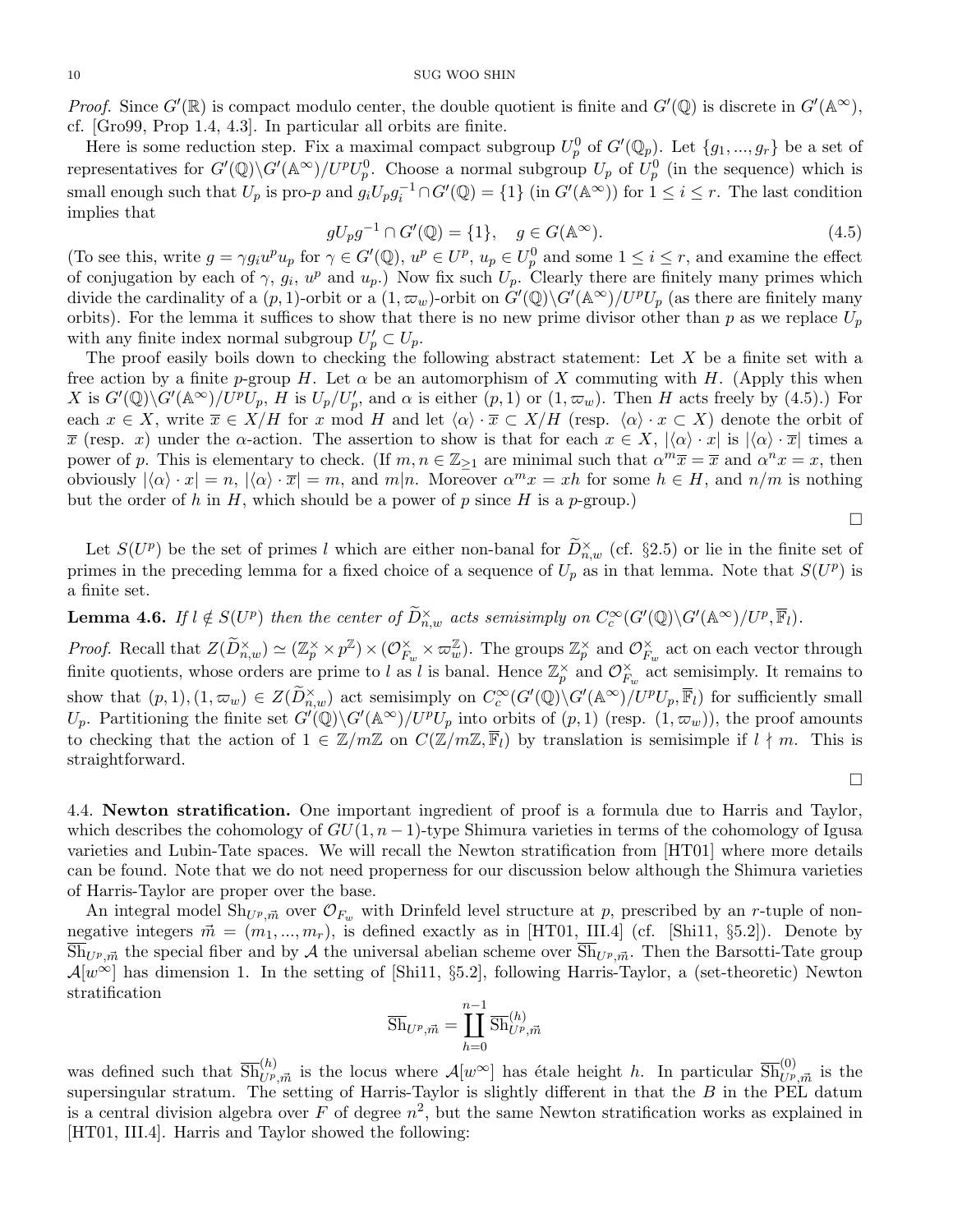- (i)  $\overline{\text{Sh}}_{U^p, \vec{m}}^{(h)}$  has dimension h for  $0 \le h \le n 1$ .
- (ii)  $\overline{\text{Sh}}_{U^p, \vec{m}}^{[h]} := \cup_{j=0}^h \overline{\text{Sh}}_{U^p, \vec{m}}^{(j)}$  is closed in  $\overline{\text{Sh}}_{U^p, \vec{m}}$  for each  $0 \le h \le n-1$ .

In view of (ii) each  $\overline{\text{Sh}}_{U^p,\vec{m}}$  is locally closed in  $\overline{\text{Sh}}_{U^p,\vec{m}}$  and as such inherits a reduced subscheme structure. Let  $\Lambda \in \{\overline{\mathbb{F}}_l, \overline{\mathbb{Z}}_l, \overline{\mathbb{Q}}_l\}$ . (We could consider  $\mathbb{F}_l, \mathbb{Z}_l$  and  $\mathbb{Q}_l$  as well.) Define for each  $i \geq 0$ 

$$
H_c^i(\overline{\text{Sh}}_{U^p}^{(h)}, R\Psi\Lambda) := \varinjlim_{\overrightarrow{m}} H_c^i(\overline{\text{Sh}}_{U^p, \overrightarrow{m}}^{(h)} \times_{k(w)} \overline{k(w)}, R\Psi\Lambda),
$$

which is equipped with an action of  $\mathcal{H}_{\Lambda}(G(\mathbb{A}^{\infty,p}), U^p) \times G(\mathbb{Q}_p) \times W_{F_w}$ , smooth and admissible for  $G(\mathbb{Q}_p)$ and continuous for  $W_{F_w}$  as explained in [IM, Lem 4.1] and its proof, relying on the ideas of [Man05].

**Lemma 4.7.** For each  $1 \leq h \leq n-1$  the following is an exact sequence of  $\Lambda$ -modules equivariant for the action of  $\mathcal{H}_{\Lambda}(G(\mathbb{A}^{\infty,p}), U^p) \times G(\mathbb{Q}_p) \times W_{F_w}$ .

$$
\cdots \to H_c^i(\overline{\mathrm{Sh}}_{U^p}^{(h)}, R\Psi\Lambda) \to H_c^i(\overline{\mathrm{Sh}}_{U^p}^{[h]}, R\Psi\Lambda) \to H_c^i(\overline{\mathrm{Sh}}_{U^p}^{[h-1]}, R\Psi\Lambda) \to H_c^{i+1}(\overline{\mathrm{Sh}}_{U^p}^{(h)}, R\Psi\Lambda) \to \cdots
$$

Proof. As Λ-modules the exact sequence follows from taking cohomology of the exact triangle of [FK88, I.8.7.(3)] for

$$
\overline{\text{Sh}}_{U^p}^{[h-1]} \hookrightarrow \overline{\text{Sh}}_{U^p}^{[h]} \quad \text{and} \quad \overline{\text{Sh}}_{U^p}^{(h)} \hookrightarrow \overline{\text{Sh}}_{U^p}^{[h]}
$$
(4.6)

and taking a direct limit over  $\vec{m}$ . The assertion on equivariance follows from the equivariance of (4.6) for the above action. The desired equivariance is standard except for the  $G(\mathbb{Q}_p)$ -action. Recall from the proof of [IM, Lem 4.1] that  $G(\mathbb{Q}_p)$  is generated by  $G^+(\mathbb{Q}_p)$  and p as a group in their notation. The action of p is trivial on cohomology in all cases, so it suffices to check the  $G^+(\mathbb{Q}_p)$ -equivariance. (In fact the geometric objects are acted on by not  $G(\mathbb{Q}_p)$  but only  $G^+(\mathbb{Q}_p)$ .) This is a consequence of the fact that the  $G^+(\mathbb{Q}_p)$ -action disturbs an abelian scheme only within its isogeny class.

 $\Box$ 

We are about to recall some basics of Igusa varieties. The reader is invited to refer to [Man04] and [Man05] for more details. (A short summary for the case at hand is found in [Shi11, §5.2].) Igusa varieties  $\text{Ig}_{U^p,m}^{(h)}$ are finite étale coverings of  $\overline{Sh}_{U^p,\vec{0}}^{(h)}$  defined by a moduli problem for Igusa level structure, which is roughly an isomorphism of  $A[w^{\infty}]$  with a constant family of a fixed Barsotti-Tate group over  $\overline{\mathbb{F}}_p$ . The dimension of  $\text{Ig}_{U^p,m}^{(h)}$  is h in view of (i) above. The tower  $\text{Ig}_{U^p,m}^{(h)}\}_{m\geq 1}$  admits a commuting action of  $U^p\backslash G(\mathbb{A}^{\infty,p})/U^p$  and a certain submonoid of  $J^{(h)}(\mathbb{Q}_p)$ , where

$$
J^{(h)}(\mathbb{Q}_p) \simeq \mathbb{Q}_p^{\times} \times D_{n-h,h,F_w}^{\times} \times \prod_{v \in \mathcal{V}_p \setminus \{w\}} GL_n(F_v). \tag{4.7}
$$

The action of the latter submonoid on

$$
H_c^i(\mathrm{Ig}_{U^p}^{(h)}, \Lambda) := \varinjlim_m H_c^i(\mathrm{Ig}_{U^p,m}^{(h)}, \Lambda), \quad i \ge 0
$$

uniquely extends to a smooth and admissible action of the whole  $J^{(h)}(\mathbb{Q}_p)$ , cf. [Man05, Prop 7]. When  $h = 0$ , the action of  $J^{(0)}(\mathbb{Q}_p)$  is already defined on  $\mathrm{Ig}_{U^p}^{(0)} := \varprojlim_m$  $\mathrm{Ig}_{U^{p},m}^{(0)}$  (before passing to cohomology) and admits a concrete description. Let us choose an isomorphism (canonical up to  $G(\mathbb{A}^{\infty,p}) \times J^{(0)}(\mathbb{Q}_p)$ -conjugacy)

$$
\iota_b: G'(\mathbb{A}^{\infty}) \simeq G(\mathbb{A}^{\infty,p}) \times J^{(0)}(\mathbb{Q}_p).
$$

**Lemma 4.8.** As a  $G(\mathbb{A}^{\infty,p}) \times J^{(0)}(\mathbb{Q}_p)$ -set, we have a non-canonical isomorphism

$$
\varprojlim_{U^p} \mathrm{Ig}_{U^p}^{(0)}(\overline{\mathbb{F}}_p) = (G'(\mathbb{Q}) \backslash G'(\mathbb{A}^\infty))^{\#\ker^1(\mathbb{Q},G)}
$$

where the action on the latter is induced by the right multiplication of  $G(\mathbb{A}^{\infty,p}) \times J^{(0)}(\mathbb{Q}_p)$  through  $\iota_b^{-1}$  $b^{-1}$ . For each  $U^p$ ,  $\mathrm{Ig}_{U^p}^{(0)}(\overline{\mathbb{F}}_p)$  is described as the set of  $U^p$ -cosets.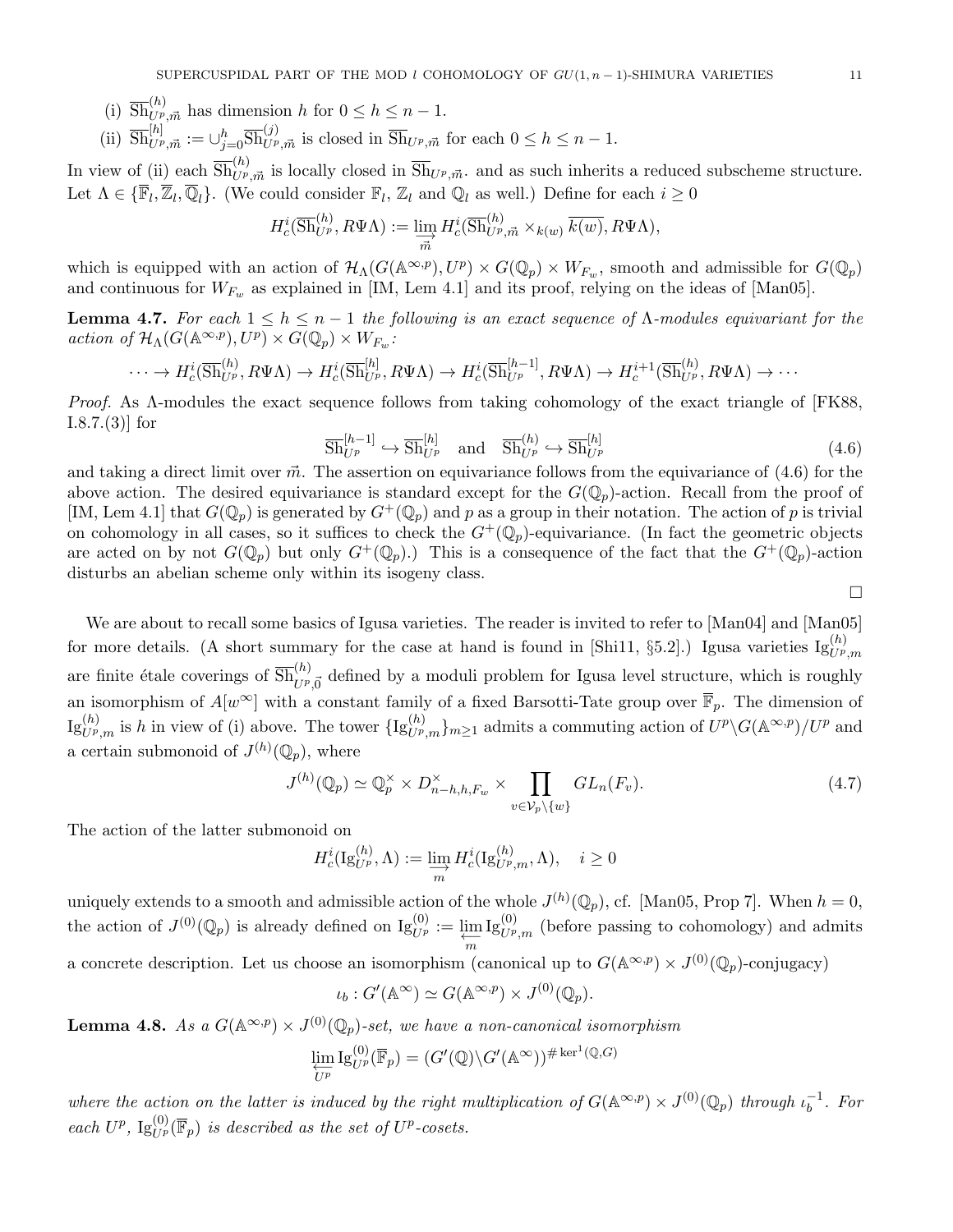*Proof.* This is the  $h = 0$  case of the lemma V.1.2 of [HT01] (cf. [Shi09, Lem 7.3]).

The following theorem, essentially due to Harris and Taylor, is a version by Mantovan. (When  $h = 0$ , a slightly weaker statement can be deduced from the Hochschild-Serre spectral sequence of Fargues, cf. [Far04, Cor 4.5.21, Thm 7.2.1].) Strictly speaking, Mantovan works with PEL data unramified at p, but her method also applies to Harris-Taylor's situation and ours where PEL data may be ramified at  $p$ , thanks to Hypotheses 4.1 and 4.2 (and the fact that the deformation of one-dimensional formal  $\mathcal{O}_{F_w}$ -modules is well understood).

**Proposition 4.9.** There is a spectral sequence of  $\Lambda$ -modules equivariant for the action of  $\mathcal{H}_{\Lambda}(G(\mathbb{A}^{\infty,p}), U^p) \times$  $G(\bar{\mathbb Q_p})\times W_{F_w})$  :

$$
E_2^{i,j} = \lim_{U_p} \bigoplus_{\substack{s+t=j\\s,t \ge 0}} \text{Ext}^i_{\Lambda J^{(h)}(\mathbb{Q}_p)}(H_c^{2(n-1)-s}(\text{LT}_{U_p}^{(h)}, \Lambda), H_c^t(\text{Ig}_{U^p}^{(h)}, \Lambda))(1-n) \Rightarrow H_c^{i+j}(\overline{\text{Sh}}_{U^p}^{(h)}, R\Psi\Lambda) \tag{4.8}
$$

where  $U_p$  runs over the subgroups of  $G(\mathbb{Q}_p)$  as in (4.2) and  $(1 - n)$  denotes the Tate twist, and

$$
\mathop{\rm LT}\nolimits_{U_p}^{(h)} \simeq \mathop{\rm LT}\nolimits_{1,U_{p,0}} \times \mathop{\rm LT}\nolimits_{n-h,h,U_{p,w}} \times \prod_{v \in \mathcal{V}_p \setminus \{w\}} \mathop{\rm LT}\nolimits_{n,U_{p,v}}^{\text{\'et}}.
$$
\n(4.9)

Proof. The theorem 3.2 of [Man11] gives us a formula analogous to  $(4.8)$  but without Tate twist and with  $\mathrm{Ext}^i$  and  $H_c^{2(n-1)-s}(\mathrm{LT}_{U_p}^{(h)},\Lambda)$  replaced by Tor<sup>i</sup> and the degree s compact support cohomology of the special fiber of  $LT_{U_p}^{(h)}$ , respectively. From here one obtains (4.8) by appealing to the theorem 8.7 of [Man04]. The switching from  $H_c^s$  to  $H^{2(n-1)-s}$  and the introduction of Tate twist are explained by the use of Poincaré duality in the proof of that theorem. on page 323 of [Man04]. The isomorphism  $(4.9)$  is explained in [Far04,  $2.3.7.1, 2.3.21$ .

4.5. Passing between the generic and special fibers. As in the last subsection let  $\Lambda \in \{\overline{\mathbb{F}}_l, \overline{\mathbb{Z}}_l, \overline{\mathbb{Q}}_l\}$ . Under Hypothesis 4.1, the integral models for our Shimura varieties (with Drinfeld level structure) are proper over  $\mathcal{O}_{F_w}$  provided that  $[F^+ : \mathbb{Q}] > 1$ , in which case G is anisotropic modulo center over Q. This follows from [Lan08, Thm 5.3.3.1, Rem 5.3.3.2]. The proper case is nice in that the standard theory of nearby cycles provides an isomorphism of  $\mathcal{H}_{\overline{\mathbb{F}}_l}(G(\mathbb{A}^{\infty,p}), U^p) \times G(\mathbb{Q}_p) \times W_{F_w}$ -modules

$$
H_c^i(\overline{\text{Sh}}_{U^p}, R\Psi\Lambda) \simeq H_c^i(\text{Sh}_{U^p}, \Lambda), \quad i \ge 0.
$$
\n(4.10)

When  $F^+ = \mathbb{Q}$ , our Shimura varieties are not proper, but a recent result of Imai and Mieda ([IM]) shows that the supercuspidal parts are still the same:

Proposition 4.10. As  $\mathcal{H}_{\Lambda}(G(\mathbb{A}^{\infty,p}), U^{p}) \times G(\mathbb{Q}_{p}) \times W_{F_{w}}$ -modules,

$$
H_c^i(\overline{\text{Sh}}_{U^p}, R\Psi\Lambda)_{w\text{-}sc} \simeq H_c^i(\text{Sh}_{U^p}, \Lambda)_{w\text{-}sc}.\tag{4.11}
$$

*Proof.* When  $[F^+ : \mathbb{Q}] > 1$  this is an immediate consequence of (4.10). In general we appeal to the proof of the theorem 4.2 of [IM]. That theorem states that the kernel and cokernel of the canonical map  $H_c^i(\overline{Sh}_{U^p}, R\Psi\Lambda) \rightarrow H_c^i(Sh_{U^p}, \Lambda)$  have no supercuspidal subquotients as  $G(\mathbb{Q}_p)$ -representations, which is slightly weaker than what we want. (Note that a non-supercuspidal representation of  $G(\mathbb{Q}_p)$  may still have a supercuspidal  $GL_n(F_w)$ -representation as its w-component.) However (ii) and the proof of (iii) in the proposition 4.12 of [IM] tell us that the kernel and cokernel as  $G(\mathbb{Q}_p)$ -representations are induced from  $P_j(\mathbb{Q}_p)$ for  $\mathbb{Q}_p$ -rational proper parabolic subgroups  $P_j$ . Each  $P_j$  arises as the stabilizer of  $\mathcal{F}_{m,r,\overline{x}}$  with  $x \in \text{Sh}_{m,|r|}^{\Delta}$ and  $r \ge 1$  in [IM, Lem 3.12], where r is the rank of the torus part in the fiber of the semi-abelian scheme over the toroidal compactification. The fact that the nontrivial torus part admits an action of  $\mathcal{O}_F \otimes_{\mathbb{Z}} \mathbb{Z}_p$ implies that  $P_j$  is a proper parabolic subgroup in each v-factor in (4.1). In particular the above kernel and cokernel have no  $GL_n(F_w)$ -supercuspidal subquotients.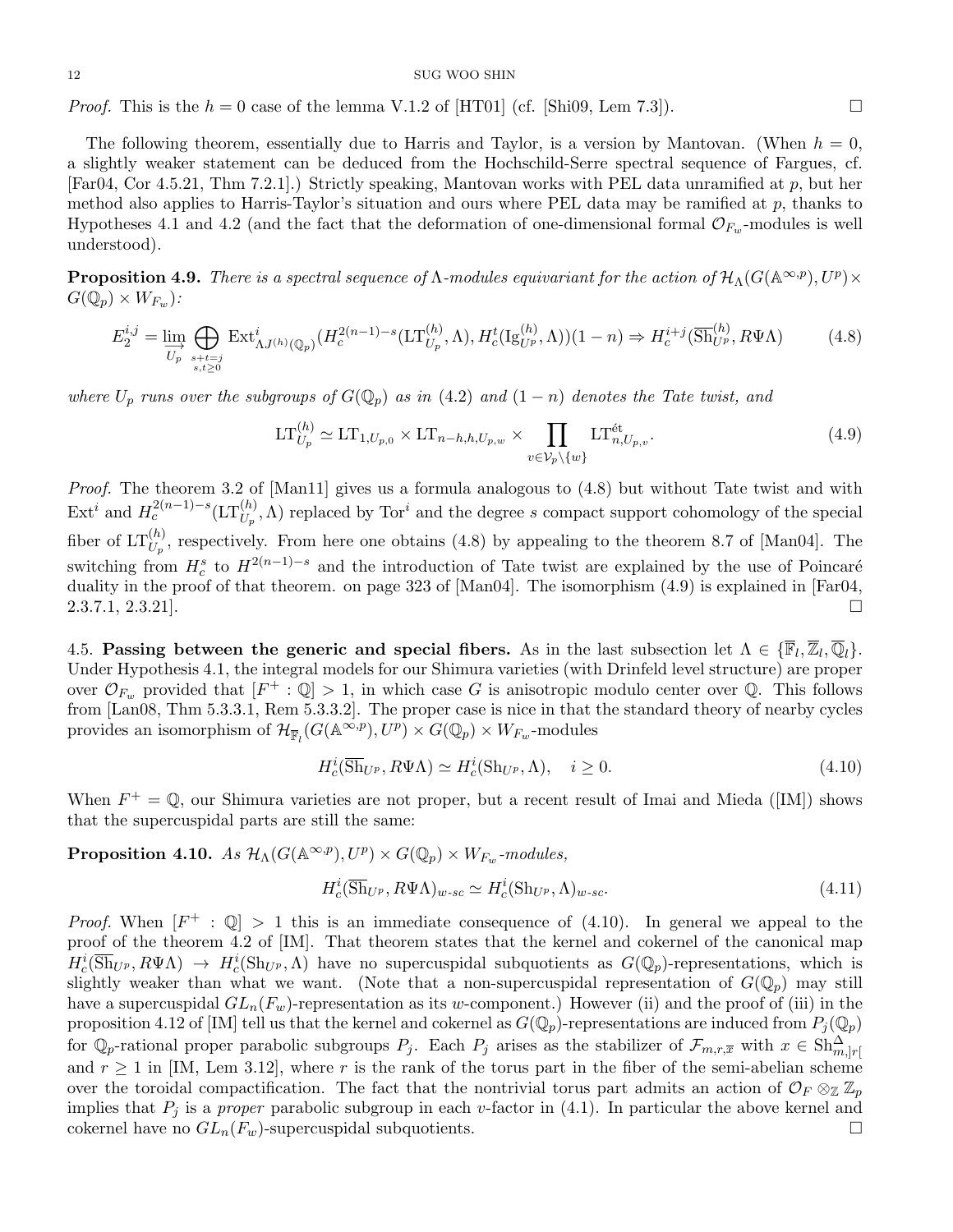4.6. Proof of the main theorem. In view of (4.3) we may instead prove the analogous assertion for  $H_c^i(\mathrm{Sh}_{U^p}, \overline{\mathbb{F}}_l)_{w\text{-sc}}$  with  $\#\ker^1(\mathbb{Q}, G)$ -multiplicity. Thanks to Proposition 4.10 it is enough to prove the main theorem for  $H_c^i(\overline{Sh}_{U^p}, R\Psi \overline{\mathbb{F}}_l)_{w\text{-sc}}$  in place of  $H_c^i(\text{Sh}_{U^p}, \overline{\mathbb{F}}_l)_{w\text{-sc}}$ . We begin by observing that the non-basic strata have no  $GL_n(F_w)$ -supercuspidal part.

**Lemma 4.11.** 
$$
H_c^i(\overline{\mathrm{Sh}}_{U^p}^{(h)}, R\Psi \overline{\mathbb{F}}_l)_{w\text{-}sc} = 0
$$
 for all  $i \geq 0$  if  $1 \leq h \leq n-1$ .

*Proof.* This results from Propositions 3.5 and 4.9.

By Lemma 4.11 and Lemma 4.7, for every  $i \geq 0$ 

$$
H_c^i(\overline{\text{Sh}}_{U^p}^{[0]}, R\Psi \overline{\mathbb{F}}_l)_{w\text{-sc}} = H_c^i(\overline{\text{Sh}}_{U^p}^{[1]}, R\Psi \overline{\mathbb{F}}_l)_{w\text{-sc}} = \dots = H_c^i(\overline{\text{Sh}}_{U^p}^{[n-1]}, R\Psi \overline{\mathbb{F}}_l)_{w\text{-sc}} \tag{4.12}
$$

as  $\mathcal{H}_{\overline{\mathbb{F}}_l}(G(\mathbb{A}^{\infty,p}), U^p) \times G(\mathbb{Q}_p) \times W_{F_w}$ -modules. Hence it suffices to prove the assertions of Theorem 4.3 for  $H_c^i(\overline{Sh}_{U^p}^{(0)}, R\Psi\Lambda)_{w\text{-sc}}$ . To this end it is helpful to understand  $H_c^{n-1}(\mathrm{LT}_{U_p}^{(0)}, \overline{\mathbb{F}}_l)_{w\text{-sc}}$ . We see from (4.9) that

$$
R\Gamma_c(\mathrm{LT}_{U_p}^{(0)}) \simeq R\Gamma_c(\mathrm{LT}_{1,U_{p,0}}) \otimes R\Gamma_c(\mathrm{LT}_{n,U_{p,w}}) \otimes \bigotimes_{v \in \mathcal{V}_p \setminus \{w\}} R\Gamma_c(\mathrm{LT}_{n,U_{p,v}}^{\text{\'et}})
$$
(4.13)

where we suppressed  $\overline{\mathbb{F}}_l$ -coefficients for brevity. (We suppress in (4.14) as well.) Proposition 3.3 and Lemma 3.6 tell us that  $R\Gamma_c(\mathrm{LT}_{U_p}^{(0)})_{w\text{-sc}}$  is concentrated on degree  $n-1$  (up to isomorphism), that

$$
H_c^{n-1}(\mathrm{LT}_{U_p}^{(0)})_{w\text{-sc}} \simeq H_c^0(\mathrm{LT}_{1,U_{p,0}}) \otimes H_c^{n-1}(\mathrm{LT}_{n,U_{p,w}}) \otimes \bigotimes_{v \in \mathcal{V}_p \setminus \{w\}} H_c^0(\mathrm{LT}_{n,U_{p,v}}^{\text{\'et}}) \tag{4.14}
$$

and that (4.14) is a projective  $\overline{\mathbb{F}}_l J^{(0)}(\mathbb{Q}_p)$ -module.

**Lemma 4.12.** As an  $\overline{\mathbb{F}}_l$ -vector space with  $\mathcal{H}_{\overline{\mathbb{F}}_l}(G(\mathbb{A}^{\infty,p}), U^p) \times G(\mathbb{Q}_p) \times W_{F_w}$ )-action,

$$
H_c^i(\overline{\text{Sh}}_{U^p}^{(0)}, R\Psi \overline{\mathbb{F}}_l)_{w-sc} = 0, \quad \text{if } i \neq n-1,
$$
  

$$
H_c^{n-1}(\overline{\text{Sh}}_{U^p}^{(0)}, R\Psi \overline{\mathbb{F}}_l) = \varinjlim_{U_p} \text{Hom}_{\overline{\mathbb{F}}_l J^{(0)}(\mathbb{Q}_p)} (H_c^{n-1}(\text{LT}_{U_p}^{(0)}, \overline{\mathbb{F}}_l)_{w-sc}, H_c^0(\text{Ig}_{U^p}^{(0)}, \overline{\mathbb{F}}_l)) (1-n).
$$
 (4.15)

*Proof.* Take the supercuspidal part of  $(4.8)$  when  $h = 0$ . The discussion preceding the lemma and the fact that  $\text{Ig}_{U^p}^{(0)}$  is zero-dimensional imply that  $E_2^{i,j} = 0$  unless  $s = n-1$  and  $t = 0$ . Moreover  $E_2^{i,j} = 0$  unless  $i = 0$ since  $H_c^{n-1}(\mathrm{LT}_{U_p}^{(0)})_{w\text{-sc}}$  is projective (Proposition 3.3). The lemma is proved. □

The above lemma verifies (4.4). It remains to prove the first assertion of Theorem 4.3. By Lemma 4.8, the right hand side of (4.15) is isomorphic to  $\# \ker^1(\mathbb{Q}, G)$ -copies of

$$
\varinjlim_{U_p} \text{Hom}_{\overline{\mathbb{F}}_l J^{(0)}(\mathbb{Q}_p)}(H_c^{n-1}(\text{LT}_{U_p}^{(0)}, \overline{\mathbb{F}}_l)_{w\text{-sc}}, C_c^{\infty}(G'(\mathbb{Q})\backslash G'(\mathbb{A}^{\infty})/U^p, \overline{\mathbb{F}}_l)).
$$

Let us suppress  $\overline{\mathbb{F}}_l$  in the notation from here. Set  $G^w(\mathbb{Q}_p) := \prod_{v \in \mathcal{V}_p \setminus \{w\}} GL_n(F_v)$  and  $U_p^w := \prod_{v \in \mathcal{V}_p \setminus \{w\}} U_v$ . By Lemma 3.6 and (4.14) the last expression is isomorphic to

$$
\lim_{\overrightarrow{U_p}} \text{Hom}_{\widetilde{D}_{n,w}^{\times}}(H_c^0(\text{LT}_{1,U_{p,0}}) \otimes H_c^{n-1}(\text{LT}_{n,U_{p,w}})_{w\text{-sc}}, C_c^{\infty}(G'(\mathbb{Q}) \backslash G'(\mathbb{A}^{\infty})/U^p U_p^w))(1-n). \tag{4.16}
$$

Note that  $C_c^{\infty}(G'(\mathbb{Q})\backslash G'(\mathbb{A}^{\infty})/U^pU_p^w)$  is admissible and smooth as a  $\widetilde{D}_{n,w}^{\times}$ -representation. We can write

$$
C_c^\infty(G'(\mathbb{Q})\backslash G'(\mathbb{A}^\infty)/U^pU_p^w)=C_c^\infty(G'(\mathbb{Q})\backslash G'(\mathbb{A}^\infty)/U^pU_p^w)_{w\text{-sc}}\oplus C_c^\infty(G'(\mathbb{Q})\backslash G'(\mathbb{A}^\infty)/U^pU_p^w)_{\text{non-w-sc}}
$$

where every irreducible  $\widetilde{D}_{n,w}^{\times}$ -subquotient of the first (resp. second) direct summand on the right hand side belongs to (resp. lies outside)  $\text{Irr}_{\overline{\mathbb{F}}_l}^{\text{sc}}(\widetilde{D}_{n,w}^{\times})$ . According to the last vanishing of Proposition 3.4, only the first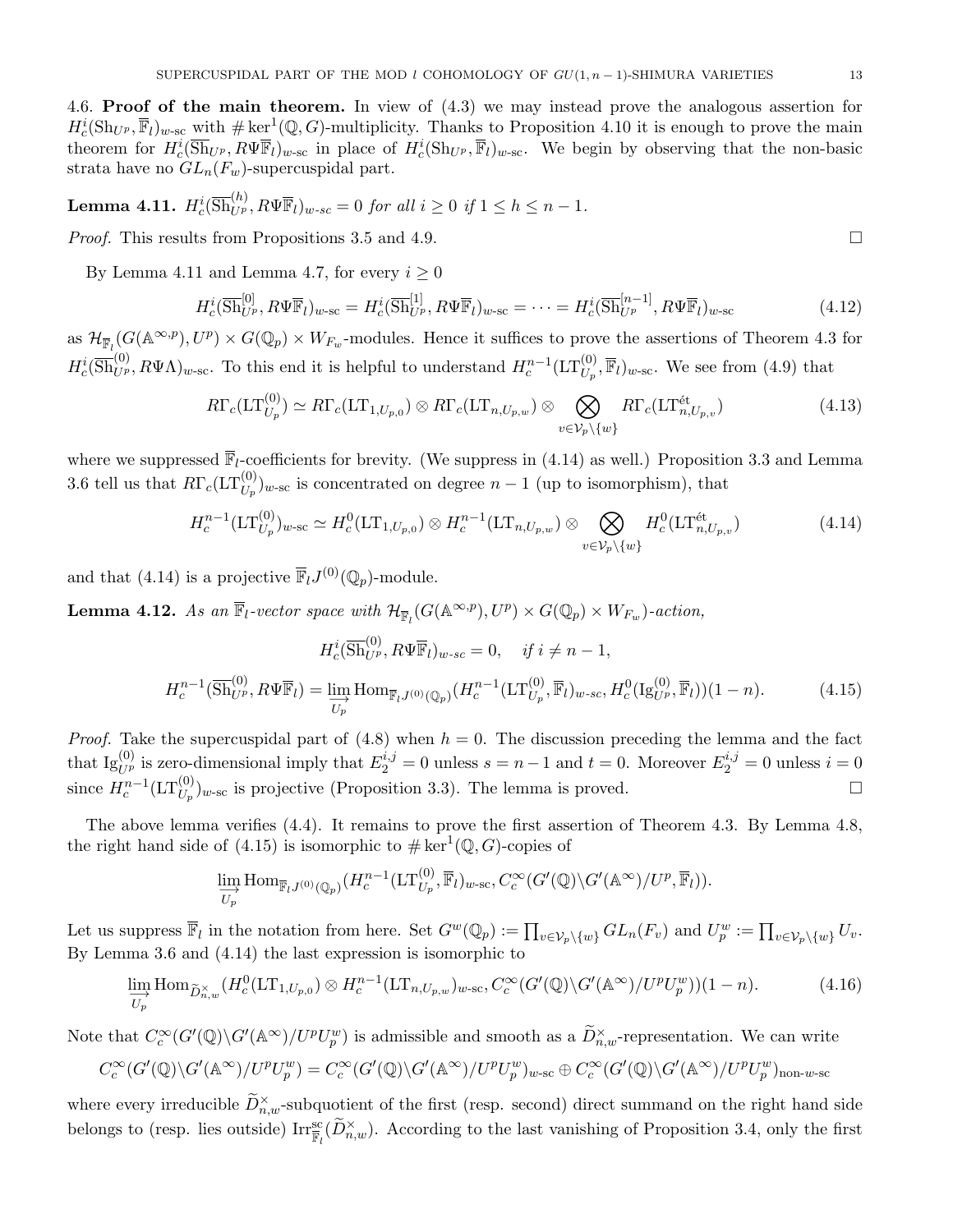#### 14 SUG WOO SHIN

direct summand contributes nontrivially to the Hom of (4.16). Applying Lemma 2.2, (4.16) may be written as below where  $\widetilde{\rho}_w$  runs over  $\text{Irr}_{\overline{\mathbb{F}}_l}^{\text{sc}}(\widetilde{D}_{n,w}^{\times})$ :

$$
\varinjlim_{U_p} \bigoplus_{\widetilde{\rho}_w} \text{Hom}_{\widetilde{D}_{n,w}^{\times}}(H_c^0(\text{LT}_{1,U_{p,0}}) \otimes H_c^{n-1}(\text{LT}_{n,U_{p,w}})_{w\text{-sc}}, C_c^{\infty}(G'(\mathbb{Q}) \backslash G'(\mathbb{A}^{\infty})/U^pU_p^w)[\widetilde{\rho}_w])(1-n). \tag{4.17}
$$

For the moment let us assume that  $l \notin S(U^p)$  as in Lemma 4.6, cf. Remark 4.4. So in particular l is a banal prime for  $\widetilde{D}_{n,w}^{\times}$ , and the center of  $\widetilde{D}_{n,w}^{\times}$  acts semisimply on  $C_c^{\infty}(G'(\mathbb{Q})\backslash G'(\mathbb{A}^{\infty})/U^pU_p^w)$ . Hence an extension of  $\widetilde{\rho}_w$  by itself in that space has central character, and has to split in light of the projectivity and<br>injectivity from \$2.5. Since  $C^{\infty}(C'(\mathbb{Q})\setminus C'(\mathbb{A}^{\infty})/U^{p}U^{w})[\widetilde{\alpha}]$  has finite length as a injectivity from §2.5. Since  $C_c^{\infty}(G'(\mathbb{Q})\backslash G'(\mathbb{A}^{\infty})/U^pU^w_p)[\tilde{\rho}_w]$  has finite length as a  $\widetilde{D}^{\times}_{n,w}$ -representation, it is a finite direct sum of  $\widetilde{\rho}_w$  as a  $\widetilde{D}_{n,w}^{\times}$ -representation. We canonically have

$$
C_c^{\infty}(G'(\mathbb{Q})\backslash G'(\mathbb{A}^{\infty})/U^pU_p^w)[\widetilde{\rho}_w] = \text{Hom}_{\widetilde{D}_{n,w}^{\times}}(\widetilde{\rho}_w, C_c^{\infty}(G'(\mathbb{Q})\backslash G'(\mathbb{A}^{\infty})/U^pU_p^w)) \otimes \widetilde{\rho}_w
$$
(4.18)

as an  $\mathcal{H}(G'(\mathbb{A}^{\infty,p}), U^p) \times \mathcal{H}(G^w(\mathbb{Q}_p), U^w_p) \times \widetilde{D}_{n,w}^{\times}$ -module. Hence in (4.17), the summand is

$$
\text{Hom}_{\mathbb{Q}_p^{\times}}(H_c^0(\text{LT}_{1,U_{p,0}}),\rho_0) \otimes \text{Hom}_{D_{n,w}^{\times}}(H_c^{n-1}(\text{LT}_{n,U_{p,w}})_{w\text{-sc}},\rho_w)(1-n)
$$
  

$$
\otimes \text{Hom}_{\widetilde{D}_{n,w}^{\times}}(\widetilde{\rho}_w,C_c^{\infty}(G'(\mathbb{Q})\backslash G'(\mathbb{A}^{\infty})/U^p))^{U_p^w}.
$$

Therefore Proposition 3.4 finishes the proof.

In general when l is arbitrary (but unequal to  $p$ ), (4.18) holds true in the Grothendieck group if the right hand side is replaced with

$$
\left[\operatorname{Hom}_{{\widetilde{\cal D}}_{n,w}^{\times}}({\widetilde{\rho}}_w, C_c^\infty(G'({\mathbb Q})\backslash G'({\mathbb A}^\infty)/U^pU_p^w)^{\operatorname{ss}}\right] [{\widetilde{\rho}}_w].
$$

This replacement does not change the summand of (4.17) in the Grothendieck group since  $H_c^0(\mathrm{LT}_{1,U_{p,0}}) \otimes$  $H_c^{n-1}(\mathrm{LT}_n)_{w\text{-sc}}$  is a projective  $\widetilde{D}_{n,w}^{\times}$ -representation. We conclude again by Proposition 3.4.

Remark 4.13. In the proof we have taken care not to pass to the Grothendieck group of representations until (4.18). This makes it possible to improve Theorem 4.3 by identifying  $H_c^{n-1}(\text{Sh}_{U^p}^{\text{can}}, \overline{\mathbb{F}}_l)_{w-\text{sc}}$  as an  $\mathcal{H}_{\overline{\mathbb{F}}_l}(G(\mathbb{A}^{\infty,p}), U^p) \times G(\mathbb{Q}_p) \times W_{F_w}$ -module precisely. One can do this by substituting the description of  $H_c^0(\mathrm{LT}_{1,U_{p,0}})$  and  $H_c^{n-1}(\mathrm{LT}_{n,U_w})$  in the théorème 3.2.4.(iii) of [Dat12a] into formula (4.17). The result involves projective generators of suitable mod l representation categories.

### 5. Scope of generalization

We conclude with comments on the possibility of generalizing our work.

**Non-supercuspidal part.** We had some advantage by restricting our attention to the  $GL_n(F_w)$ -supercuspidal part. Locally the mod l cohomology of Lubin-Tate spaces is completely described in that case. Globally there was a significant simplification that the supercuspidal part only appears in the basic stratum (where  $h = 0$ . In the basic case Igusa varieties are zero dimensional and their mod l cohomology is easy to describe. In the non-supercuspidal case the problem is more difficult in both local and global aspects. In particular the author does not know how to compute the mod l cohomology of Igusa varieties without already knowing the mod l cohomology of Shimura varieties. A counting point formula of [Shi09] was useful for studying the  $\overline{\mathbb{Q}}_l$ -cohomology but does not seem to help in the mod l context. (The case of  $h = 1$  may be doable as Igusa varieties are curves, but this is not satisfactory.)

Non-constant coefficients. The method of this paper would apply equally well to non-constant coefficients which come from "p-small weights" in the sense of [LS12, Def 2.29]. Basically one has to run the argument of this paper after replacing Proposition 4.9 with the non-constant coefficient version of [Man11, Thm 3.2] (which can be stated in the derived category as in [Man04]).